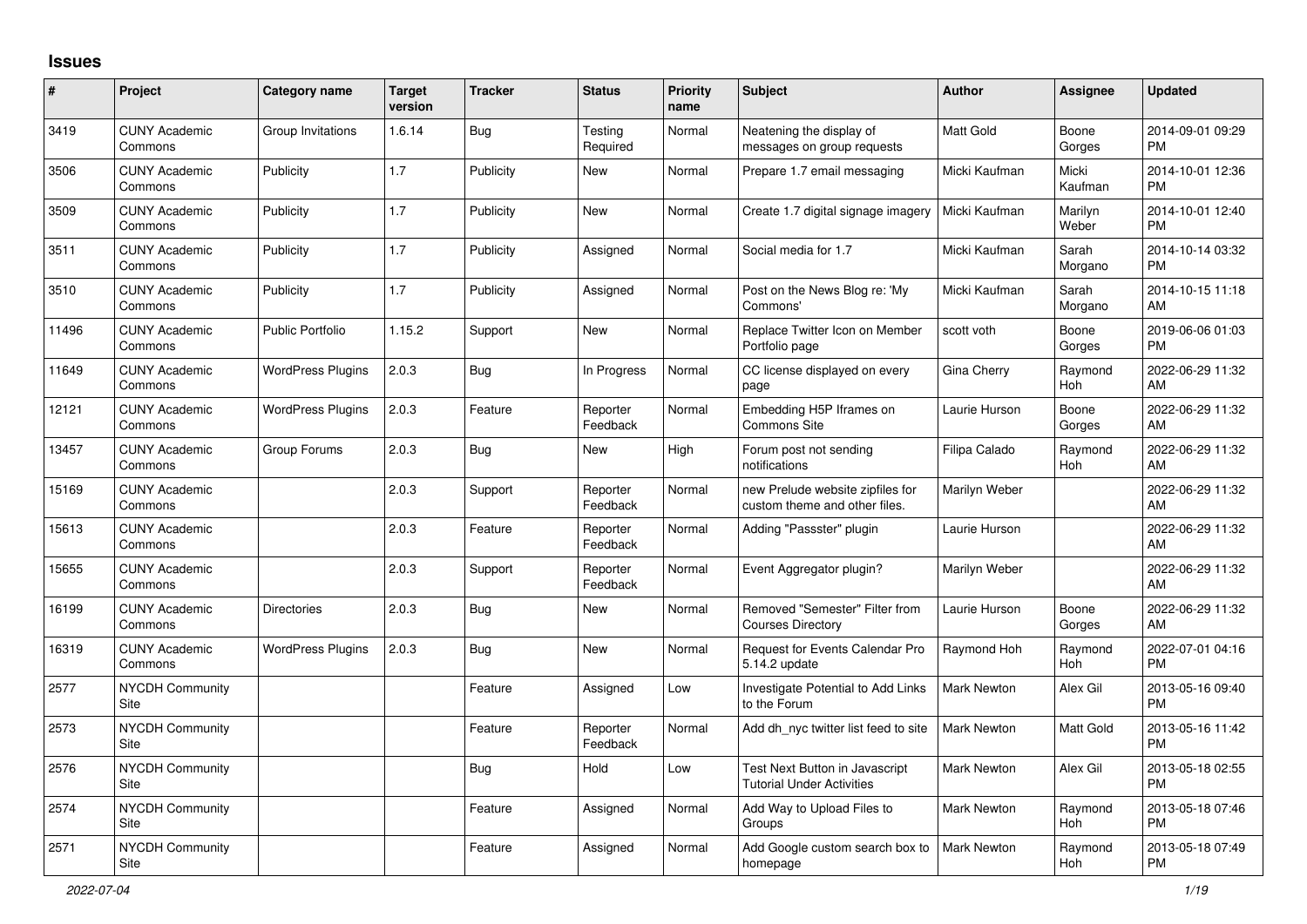| #     | Project                                                                 | Category name            | <b>Target</b><br>version | <b>Tracker</b> | <b>Status</b>        | <b>Priority</b><br>name | <b>Subject</b>                                                         | <b>Author</b>           | <b>Assignee</b>     | <b>Updated</b>                |
|-------|-------------------------------------------------------------------------|--------------------------|--------------------------|----------------|----------------------|-------------------------|------------------------------------------------------------------------|-------------------------|---------------------|-------------------------------|
| 2618  | <b>NYCDH Community</b><br>Site                                          |                          |                          | <b>Bug</b>     | Assigned             | Low                     | Mark blogs as spam when created   Matt Gold<br>by users marked as spam |                         | Boone<br>Gorges     | 2013-06-09 11:38<br><b>PM</b> |
| 8992  | NYCDH Community<br>Site                                                 |                          |                          | Bug            | Assigned             | Normal                  | Multiple RBE error reports                                             | <b>Matt Gold</b>        | Raymond<br>Hoh      | 2017-12-11 05:43<br><b>PM</b> |
| 12062 | AD/O365 Transition<br>from NonMatric to<br><b>Matriculated Students</b> |                          |                          | Feature        | In Progress          | Normal                  | create solution and console<br>project                                 | Emilio Rodriguez        | Emilio<br>Rodriguez | 2019-11-12 03:56<br><b>PM</b> |
| 11968 | JustPublics@365<br>MediaCamp                                            |                          |                          | Feature        | New                  | Normal                  | Nanoscience Retractable Display<br>Unit                                | Donald Cherry           | Bonnie<br>Eissner   | 2021-02-19 08:50<br>AM        |
| 14784 | <b>CUNY Academic</b><br>Commons                                         |                          |                          | Support        | Reporter<br>Feedback | Normal                  | User report of logo problem when<br>using Customizer theme             | Marilyn Weber           |                     | 2021-09-17 10:25<br>AM        |
| 14792 | <b>CUNY Academic</b><br>Commons                                         |                          |                          | Bug            | <b>New</b>           | Normal                  | Inconsistent email notifications<br>from gravity forms                 | Raffi<br>Khatchadourian |                     | 2021-10-04 01:50<br><b>PM</b> |
| 14936 | <b>CUNY Academic</b><br>Commons                                         |                          |                          | Bug            | New                  | Normal                  | Commons websites blocked by<br>SPS campus network                      | Laurie Hurson           |                     | 2021-11-03 03:57<br><b>PM</b> |
| 14940 | <b>CUNY Academic</b><br>Commons                                         |                          |                          | <b>Bug</b>     | <b>New</b>           | Normal                  | Discrepancy between Commons<br>profile "sites" and actual # of sites   | Laurie Hurson           |                     | 2021-11-08 11:09<br>AM        |
| 14908 | <b>CUNY Academic</b><br>Commons                                         | Performance              |                          | <b>Bug</b>     | <b>New</b>           | Normal                  | Stale object cache on cdev                                             | Raymond Hoh             | Boone<br>Gorges     | 2021-12-07 09:45<br>AM        |
| 15045 | <b>CUNY Academic</b><br>Commons                                         |                          |                          | Support        | New                  | Normal                  | no result for KCeL in the search<br>box on the commons                 | Marilyn Weber           |                     | 2021-12-10 11:29<br>AM        |
| 15260 | <b>CUNY Academic</b><br>Commons                                         |                          |                          | Support        | Reporter<br>Feedback | Normal                  | Diacritical markings   European<br><b>Stages</b>                       | Marilyn Weber           |                     | 2022-02-04 08:16<br>AM        |
| 15370 | <b>CUNY Academic</b><br>Commons                                         |                          |                          | Support        | Reporter<br>Feedback | Normal                  | All-in-One Event Calendar?                                             | Marilyn Weber           |                     | 2022-02-17 11:03<br>AM        |
| 15516 | <b>CUNY Academic</b><br>Commons                                         | <b>WordPress Plugins</b> |                          | <b>Bug</b>     | Reporter<br>Feedback | Normal                  | Can't publish or save draft of post<br>on wordpress.com                | Raffi<br>Khatchadourian | Raymond<br>Hoh      | 2022-03-02 05:52<br><b>PM</b> |
| 15565 | <b>CUNY Academic</b><br>Commons                                         |                          |                          | Support        | New                  | Normal                  | Events - send updates to an email<br>listserv                          | Marilyn Weber           |                     | 2022-03-10 01:06<br><b>PM</b> |
| 15757 | <b>CUNY Academic</b><br>Commons                                         |                          |                          | <b>Bug</b>     | <b>New</b>           | Normal                  | Members # do not match                                                 | Laurie Hurson           |                     | 2022-03-30 04:52<br><b>PM</b> |
| 15767 | <b>CUNY Academic</b><br>Commons                                         | WordPress (misc)         |                          | Support        | <b>New</b>           | Normal                  | Site loading slowly                                                    | scott voth              | Boone<br>Gorges     | 2022-04-04 08:56<br><b>PM</b> |
| 15685 | <b>CUNY Academic</b><br>Commons                                         |                          |                          | Support        | <b>New</b>           | High                    | problem with chrome?                                                   | Marilyn Weber           |                     | 2022-04-25 03:40<br><b>PM</b> |
| 16099 | <b>CUNY Academic</b><br>Commons                                         |                          |                          | Support        | Reporter<br>Feedback | Normal                  | request for Newsletter Glue                                            | Marilyn Weber           |                     | 2022-05-13 12:14<br><b>PM</b> |
| 16110 | <b>CUNY Academic</b><br>Commons                                         |                          |                          | Support        | Reporter<br>Feedback | Normal                  | remove Creative Commons<br>license from pages?                         | Marilyn Weber           | Raymond<br>Hoh      | 2022-05-17 06:11<br><b>PM</b> |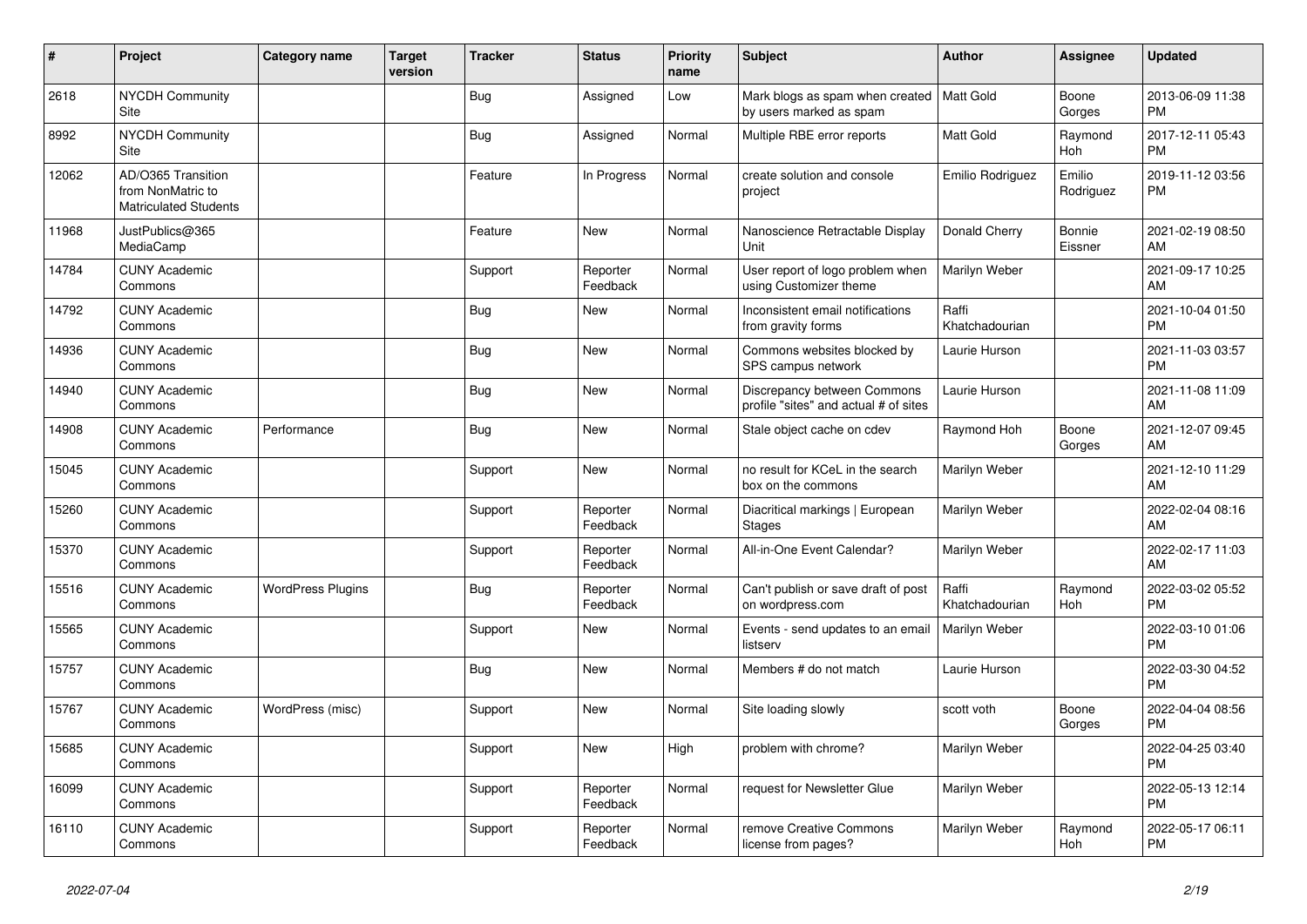| $\pmb{\#}$ | Project                         | Category name                  | <b>Target</b><br>version | <b>Tracker</b> | <b>Status</b>        | <b>Priority</b><br>name | <b>Subject</b>                                                                             | <b>Author</b>           | <b>Assignee</b>       | <b>Updated</b>                |
|------------|---------------------------------|--------------------------------|--------------------------|----------------|----------------------|-------------------------|--------------------------------------------------------------------------------------------|-------------------------|-----------------------|-------------------------------|
| 16177      | <b>CUNY Academic</b><br>Commons | Reply By Email                 |                          | Bug            | <b>New</b>           | Normal                  | Switch to Inbound mode for RBE                                                             | Raymond Hoh             | Raymond<br>Hoh        | 2022-05-30 04:32<br><b>PM</b> |
| 16245      | <b>CUNY Academic</b><br>Commons | WordPress (misc)               |                          | Bug            | Reporter<br>Feedback | Normal                  | Save Button missing on<br>WordPress Profile page                                           | scott voth              | Raymond<br><b>Hoh</b> | 2022-06-16 03:09<br><b>PM</b> |
| 16255      | <b>CUNY Academic</b><br>Commons | WordPress (misc)               |                          | Bug            | <b>New</b>           | Normal                  | Need to define 'MULTISITE'<br>constant in wp-config.php                                    | Raymond Hoh             |                       | 2022-06-19 09:31<br>AM        |
| 16290      | <b>CUNY Academic</b><br>Commons |                                |                          | Feature        | Reporter<br>Feedback | Normal                  | Add Table Of Contents Block<br>plug-in                                                     | Raffi<br>Khatchadourian |                       | 2022-06-24 10:26<br>AM        |
| 16294      | <b>CUNY Academic</b><br>Commons |                                |                          | Bug            | New                  | Urgent                  | CAC is down                                                                                | Raffi<br>Khatchadourian |                       | 2022-06-27 02:00<br><b>PM</b> |
| 16307      | <b>CUNY Academic</b><br>Commons |                                |                          | Bug            | New                  | Normal                  | Add brief messaging to<br>accept/decline group membership<br>requests                      | <b>Matt Gold</b>        | Boone<br>Gorges       | 2022-06-27 06:13<br><b>PM</b> |
| 16314      | <b>CUNY Academic</b><br>Commons | <b>WordPress Plugins</b>       |                          | Feature        | <b>New</b>           | Normal                  | Install Multicollab plug-in?                                                               | Raffi<br>Khatchadourian |                       | 2022-06-29 03:44<br><b>PM</b> |
| 16318      | <b>CUNY Academic</b><br>Commons |                                |                          | Bug            | <b>New</b>           | Normal                  | Unable to Access block editor or<br>embed YouTube videos in new<br>pages, in one site only | <b>Syelle Graves</b>    |                       | 2022-07-01 06:53<br><b>PM</b> |
| 15883      | <b>CUNY Academic</b><br>Commons |                                | 2.1.0                    | Feature        | <b>New</b>           | Normal                  | Release BPGES update                                                                       | <b>Boone Gorges</b>     | Boone<br>Gorges       | 2022-05-26 10:39<br>AM        |
| 15194      | <b>CUNY Academic</b><br>Commons | Internal Tools and<br>Workflow | 2.1.0                    | Feature        | <b>New</b>           | Normal                  | PHPCS sniff for un-restored<br>switch to blog() calls                                      | Boone Gorges            | Jeremy Felt           | 2022-05-26 10:45<br>AM        |
| 13946      | <b>CUNY Academic</b><br>Commons | <b>WordPress Plugins</b>       | 2.1.0                    | Support        | Assigned             | Normal                  | Custom Embed handler For<br>OneDrive files                                                 | scott voth              | Raymond<br>Hoh        | 2022-05-26 10:46<br>AM        |
| 10439      | <b>CUNY Academic</b><br>Commons | Design                         | 2.1.0                    | Design/UX      | <b>New</b>           | Normal                  | <b>Create Style Guide for Commons</b>                                                      | Sonja Leix              | Sara Cannon           | 2022-06-28 01:43<br><b>PM</b> |
| 13891      | <b>CUNY Academic</b><br>Commons | Internal Tools and<br>Workflow | 2.1.0                    | Feature        | <b>New</b>           | Normal                  | Migrate automated linting to<br>GitHub Actions                                             | Boone Gorges            | Jeremy Felt           | 2022-06-29 11:13<br>AM        |
| 58         | <b>CUNY Academic</b><br>Commons | BuddyPress (misc)              | Future<br>release        | Feature        | Assigned             | Low                     | Make member search sortable by<br>last name                                                | Roberta Brody           | Boone<br>Gorges       | 2010-08-26 02:38<br><b>PM</b> |
| 377        | <b>CUNY Academic</b><br>Commons | <b>BuddyPress (misc)</b>       | Future<br>release        | Feature        | Assigned             | Normal                  | Like buttons                                                                               | <b>Matt Gold</b>        | Boone<br>Gorges       | 2010-11-16 05:13<br><b>PM</b> |
| 435        | <b>CUNY Academic</b><br>Commons | BuddyPress (misc)              | Future<br>release        | Feature        | Assigned             | Normal                  | Include Avatar Images in Forum<br><b>Post Notification Emails</b>                          | <b>Matt Gold</b>        | Boone<br>Gorges       | 2010-12-08 12:40<br><b>PM</b> |
| 500        | <b>CUNY Academic</b><br>Commons | BuddyPress (misc)              | Future<br>release        | Feature        | Assigned             | Normal                  | <b>Export Group Data</b>                                                                   | <b>Matt Gold</b>        | Boone<br>Gorges       | 2010-12-19 12:09<br><b>PM</b> |
| 635        | <b>CUNY Academic</b><br>Commons | BuddyPress (misc)              | Future<br>release        | Feature        | Assigned             | Normal                  | Big Blue Button -<br>Videoconferencing in Groups and<br>Blogs                              | Matt Gold               | Boone<br>Gorges       | 2011-03-14 03:24<br><b>PM</b> |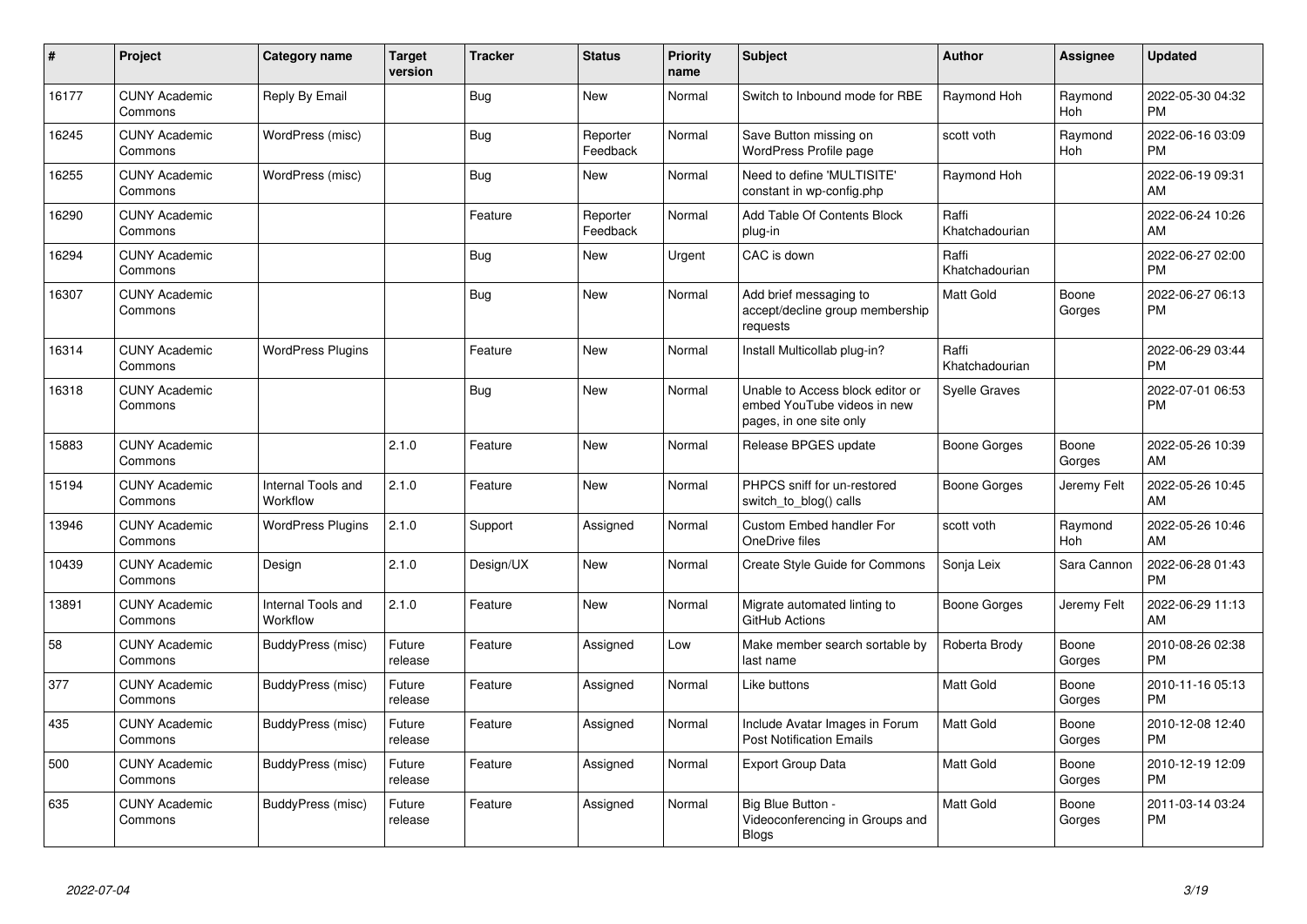| #    | Project                         | <b>Category name</b>     | <b>Target</b><br>version | <b>Tracker</b> | <b>Status</b> | Priority<br>name | <b>Subject</b>                                                             | <b>Author</b>       | <b>Assignee</b>     | <b>Updated</b>                |
|------|---------------------------------|--------------------------|--------------------------|----------------|---------------|------------------|----------------------------------------------------------------------------|---------------------|---------------------|-------------------------------|
| 585  | <b>CUNY Academic</b><br>Commons | Group Forums             | Future<br>release        | Feature        | Assigned      | Normal           | Merge Forum Topics                                                         | Sarah Morgano       | Boone<br>Gorges     | 2011-07-06 04:11<br>PM.       |
| 599  | <b>CUNY Academic</b><br>Commons | <b>BuddyPress (misc)</b> | Future<br>release        | Feature        | Assigned      | Normal           | Consider adding rating plugins for<br><b>BuddyPress/BBPress</b>            | <b>Matt Gold</b>    | Boone<br>Gorges     | 2011-08-22 06:50<br><b>PM</b> |
| 1508 | <b>CUNY Academic</b><br>Commons | WordPress (misc)         | Future<br>release        | Feature        | Assigned      | Normal           | Share login cookies across<br>mapped domains                               | <b>Boone Gorges</b> | Boone<br>Gorges     | 2012-07-02 12:12<br><b>PM</b> |
| 940  | <b>CUNY Academic</b><br>Commons | Redmine                  | Future<br>release        | Feature        | Assigned      | Low              | Communication with users after<br>releases                                 | <b>Matt Gold</b>    | Dominic<br>Giglio   | 2012-09-09 04:36<br><b>PM</b> |
| 3048 | <b>CUNY Academic</b><br>Commons | Public Portfolio         | Future<br>release        | Feature        | New           | Low              | Images for rich text profile fields                                        | Boone Gorges        | Boone<br>Gorges     | 2014-02-19 12:56<br><b>PM</b> |
| 3080 | <b>CUNY Academic</b><br>Commons | <b>Group Files</b>       | Future<br>release        | Feature        | Assigned      | Low              | Create a system to keep track of<br>file changes                           | Matt Gold           | Boone<br>Gorges     | 2014-02-26 10:04<br><b>PM</b> |
| 1983 | <b>CUNY Academic</b><br>Commons | Home Page                | Future<br>release        | Feature        | Assigned      | Low              | Media Library integration with<br><b>Featured Content plugin</b>           | <b>Boone Gorges</b> | Dominic<br>Giglio   | 2014-03-17 10:34<br>AM.       |
| 860  | <b>CUNY Academic</b><br>Commons | Design                   | Future<br>release        | Design/UX      | Assigned      | Normal           | <b>Standardize Button Treatment</b><br><b>Across the Commons</b>           | Chris Stein         | Chris Stein         | 2014-05-01 09:45<br>AM.       |
| 1888 | <b>CUNY Academic</b><br>Commons | Home Page                | Future<br>release        | Feature        | Assigned      | Normal           | Refactor BP MPO Activity Filter to<br>support proper pagination            | Sarah Morgano       | Boone<br>Gorges     | 2014-05-01 07:11<br><b>PM</b> |
| 3220 | <b>CUNY Academic</b><br>Commons | <b>Public Portfolio</b>  | Future<br>release        | Feature        | Assigned      | Normal           | Add indent/outdent option to<br>Formatting Buttons on Profile<br>Page      | Matt Gold           | Boone<br>Gorges     | 2014-05-21 10:39<br>PM.       |
| 3354 | <b>CUNY Academic</b><br>Commons | <b>Group Files</b>       | Future<br>release        | Feature        | Assigned      | Low              | Allow Group Download of Multiple<br><b>Selected Files</b>                  | <b>Matt Gold</b>    | Chris Stein         | 2014-08-01 08:50<br>AM.       |
| 2223 | <b>CUNY Academic</b><br>Commons | <b>WordPress Plugins</b> | Future<br>release        | Feature        | Assigned      | Low              | Add Participad to the CUNY<br><b>Academic Commons</b>                      | <b>Matt Gold</b>    | Boone<br>Gorges     | 2014-09-17 10:03<br>PM.       |
| 3330 | <b>CUNY Academic</b><br>Commons | My Commons               | Future<br>release        | Feature        | Assigned      | Normal           | 'Commons Information" tool                                                 | Boone Gorges        | Chris Stein         | 2014-09-22 08:46<br><b>PM</b> |
| 3458 | <b>CUNY Academic</b><br>Commons | Groups (misc)            | Future<br>release        | Feature        | Assigned      | Normal           | Filter Members of Group by<br>Campus                                       | Michael Smith       | Samantha<br>Raddatz | 2014-09-26 08:32<br><b>PM</b> |
| 3193 | <b>CUNY Academic</b><br>Commons | Group Forums             | Future<br>release        | Feature        | Assigned      | Normal           | bbPress 2.x dynamic roles and<br><b>RBE</b>                                | <b>Boone Gorges</b> | Boone<br>Gorges     | 2014-09-30 01:30<br><b>PM</b> |
| 3492 | <b>CUNY Academic</b><br>Commons | <b>WordPress Themes</b>  | Future<br>release        | Support        | Assigned      | Normal           | Add CBOX theme to the<br>Commons                                           | scott voth          | Raymond<br>Hoh      | 2014-10-08 05:55<br><b>PM</b> |
| 3475 | <b>CUNY Academic</b><br>Commons | Events                   | Future<br>release        | Feature        | Assigned      | Normal           | Request to add plugin to<br>streamline room<br>booking/appointment booking | Naomi Barrettara    | Boone<br>Gorges     | 2014-12-01 05:14<br><b>PM</b> |
| 3691 | <b>CUNY Academic</b><br>Commons | <b>WordPress Plugins</b> | Future<br>release        | <b>Bug</b>     | New           | Normal           | <b>WPMU Domain Mapping</b><br>Debugging on cdev                            | Raymond Hoh         | Matt Gold           | 2014-12-12 09:04<br>AM        |
| 2167 | <b>CUNY Academic</b><br>Commons | WordPress (misc)         | Future<br>release        | <b>Bug</b>     | Assigned      | Normal           | CAC-Livestream Plugin Issues                                               | Michael Smith       | Dominic<br>Giglio   | 2015-01-02 03:06<br><b>PM</b> |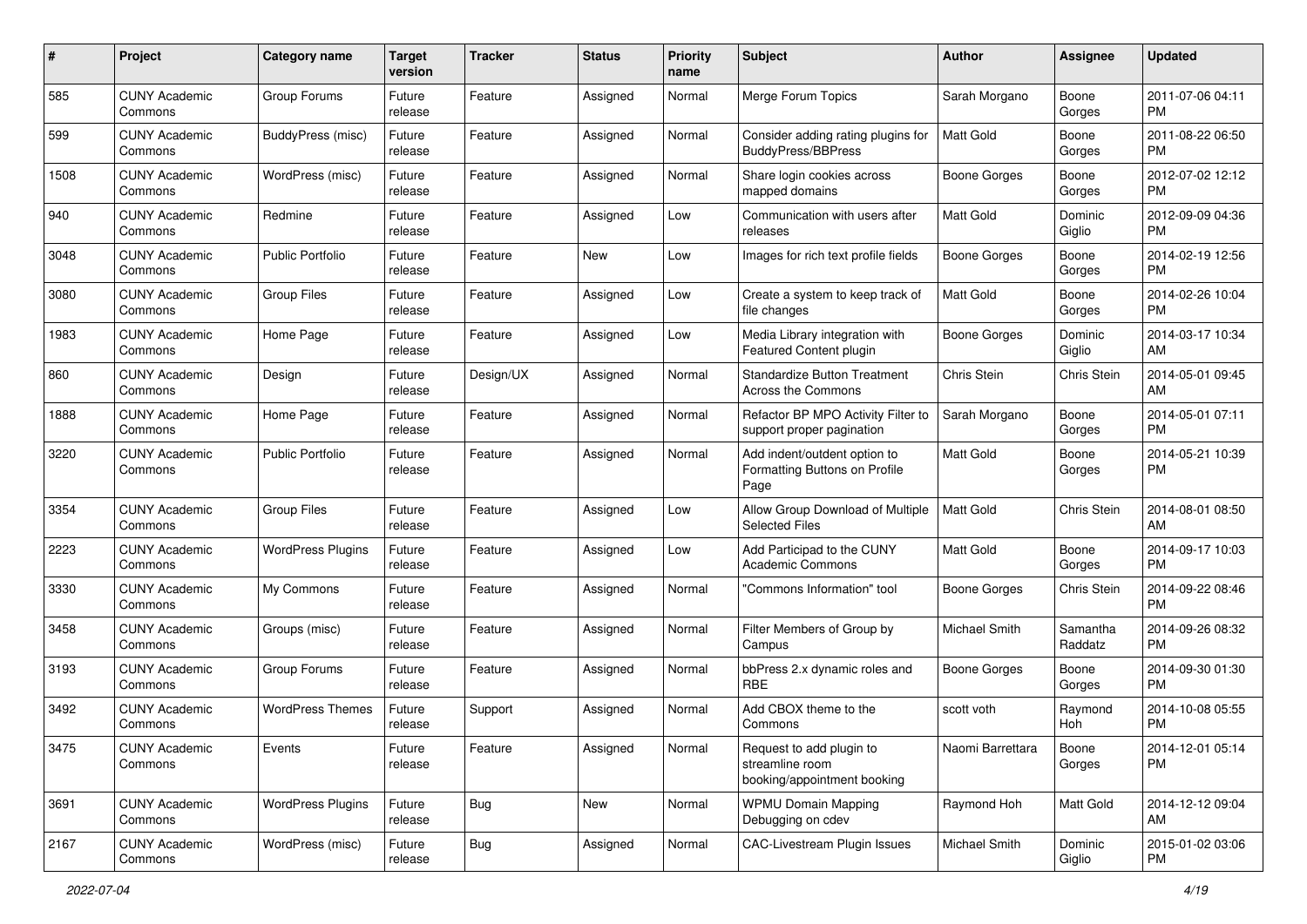| #    | <b>Project</b>                  | Category name            | <b>Target</b><br>version | <b>Tracker</b> | <b>Status</b> | <b>Priority</b><br>name | <b>Subject</b>                                                                 | <b>Author</b>    | Assignee            | <b>Updated</b>                |
|------|---------------------------------|--------------------------|--------------------------|----------------|---------------|-------------------------|--------------------------------------------------------------------------------|------------------|---------------------|-------------------------------|
| 412  | <b>CUNY Academic</b><br>Commons | <b>WordPress Themes</b>  | Future<br>release        | Feature        | Assigned      | Normal                  | <b>Featured Themes</b>                                                         | Matt Gold        | Dominic<br>Giglio   | 2015-01-05 08:44<br><b>PM</b> |
| 658  | <b>CUNY Academic</b><br>Commons | <b>WordPress Plugins</b> | Future<br>release        | Feature        | Assigned      | Normal                  | Rebulid Sitewide Tag Suggestion                                                | <b>Matt Gold</b> | Boone<br>Gorges     | 2015-01-05 08:47<br><b>PM</b> |
| 1562 | <b>CUNY Academic</b><br>Commons | <b>WordPress Plugins</b> | Future<br>release        | Feature        | Assigned      | Low                     | Play with NYT Collaborative<br><b>Authoring Tool</b>                           | Matt Gold        | Boone<br>Gorges     | 2015-01-05 08:47<br><b>PM</b> |
| 364  | <b>CUNY Academic</b><br>Commons | <b>WordPress Plugins</b> | Future<br>release        | Feature        | New           | Normal                  | <b>Bulletin Board</b>                                                          | <b>Matt Gold</b> |                     | 2015-01-05 08:50<br><b>PM</b> |
| 2753 | <b>CUNY Academic</b><br>Commons | <b>Public Portfolio</b>  | Future<br>release        | Feature        | New           | Normal                  | Create actual actual tagification in<br>academic interests and other<br>fields | Micki Kaufman    | Boone<br>Gorges     | 2015-01-05 08:52<br><b>PM</b> |
| 2832 | <b>CUNY Academic</b><br>Commons | <b>Public Portfolio</b>  | Future<br>release        | Feature        | Assigned      | Normal                  | Improve interface for (not)<br>auto-linking profile fields                     | Boone Gorges     | Chris Stein         | 2015-01-05 08:52<br><b>PM</b> |
| 2754 | <b>CUNY Academic</b><br>Commons | Design                   | Future<br>release        | Feature        | Assigned      | Normal                  | Determine strategy for CAC logo<br>handling in top header                      | Micki Kaufman    | Chris Stein         | 2015-01-05 08:53<br><b>PM</b> |
| 3042 | <b>CUNY Academic</b><br>Commons | <b>Public Portfolio</b>  | Future<br>release        | Feature        | Assigned      | Normal                  | Browsing member interests                                                      | Matt Gold        | Boone<br>Gorges     | 2015-03-21 09:04<br><b>PM</b> |
| 3759 | <b>CUNY Academic</b><br>Commons | WordPress (misc)         | Future<br>release        | Feature        | Assigned      | Normal                  | Review Interface for Adding Users<br>to Blogs                                  | Matt Gold        | Boone<br>Gorges     | 2015-03-24 05:52<br><b>PM</b> |
| 3308 | <b>CUNY Academic</b><br>Commons | Group Invitations        | Future<br>release        | Feature        | Assigned      | Normal                  | Allow members to rescind group<br>invitations                                  | <b>Matt Gold</b> | Boone<br>Gorges     | 2015-04-01 08:53<br><b>PM</b> |
| 3770 | <b>CUNY Academic</b><br>Commons | <b>Public Portfolio</b>  | Future<br>release        | Feature        | Assigned      | Normal                  | Improve Layout/Formatting of<br>Positions Area on Public Portfolios            | <b>Matt Gold</b> | Chris Stein         | 2015-04-01 09:17<br><b>PM</b> |
| 3059 | <b>CUNY Academic</b><br>Commons | Group Forums             | Future<br>release        | Design/UX      | New           | Normal                  | Forum Post Permissable Content<br><b>Explanatory Text</b>                      | Chris Stein      | Chris Stein         | 2015-04-02 11:27<br>AM        |
| 3577 | <b>CUNY Academic</b><br>Commons | My Commons               | Future<br>release        | Design/UX      | Assigned      | Normal                  | Replies to items in My Commons                                                 | <b>Matt Gold</b> | Raymond<br>Hoh      | 2015-04-09 05:19<br><b>PM</b> |
| 370  | <b>CUNY Academic</b><br>Commons | Registration             | Future<br>release        | Feature        | Assigned      | High                    | <b>Guest Accounts</b>                                                          | <b>Matt Gold</b> | Matt Gold           | 2015-04-09 09:33<br><b>PM</b> |
| 3662 | <b>CUNY Academic</b><br>Commons | <b>SEO</b>               | Future<br>release        | Feature        | Assigned      | Normal                  | Duplicate Content/SEO/Google<br>issues                                         | <b>Matt Gold</b> | Raymond<br>Hoh      | 2015-04-13 04:37<br><b>PM</b> |
| 3536 | <b>CUNY Academic</b><br>Commons | My Commons               | Future<br>release        | Feature        | Assigned      | Normal                  | Infinite Scroll on My Commons<br>page                                          | <b>Matt Gold</b> | Raymond<br>Hoh      | 2015-04-13 04:42<br><b>PM</b> |
| 4053 | <b>CUNY Academic</b><br>Commons | Events                   | Future<br>release        | Feature        | Assigned      | Normal                  | Create new tab for past events                                                 | Matt Gold        | Boone<br>Gorges     | 2015-05-12 02:10<br><b>PM</b> |
| 4222 | <b>CUNY Academic</b><br>Commons | User Experience          | Future<br>release        | Design/UX      | New           | Normal                  | Add information to 'Delete<br>Account' page                                    | Samantha Raddatz | scott voth          | 2015-06-26 11:35<br>AM        |
| 4221 | <b>CUNY Academic</b><br>Commons | Group Forums             | Future<br>release        | Design/UX      | Assigned      | Normal                  | Add 'Number of Posts' display<br>option to Forum page                          | Samantha Raddatz | Samantha<br>Raddatz | 2015-06-26 02:21<br><b>PM</b> |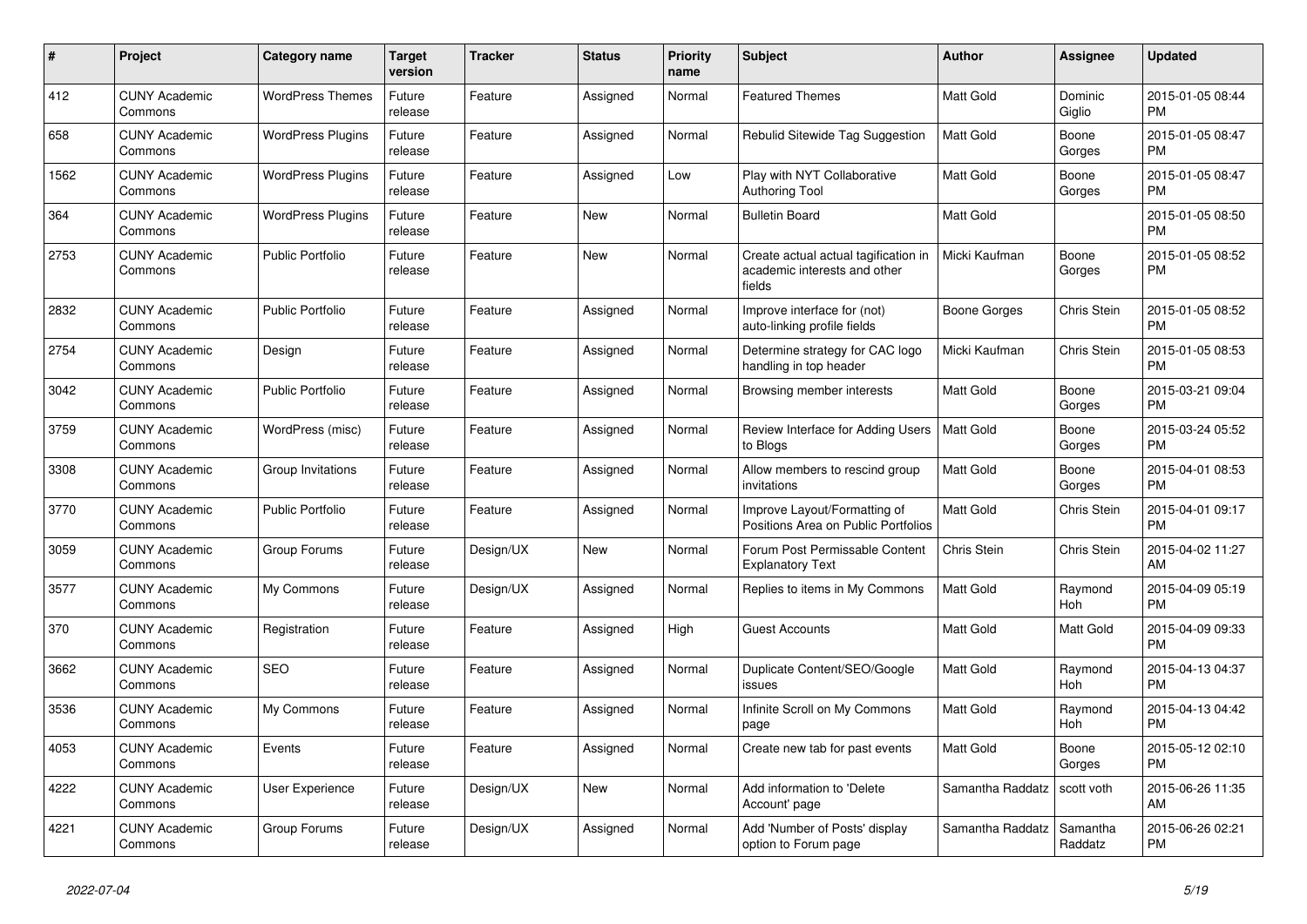| #    | <b>Project</b>                  | Category name           | <b>Target</b><br>version | <b>Tracker</b> | <b>Status</b> | <b>Priority</b><br>name | <b>Subject</b>                                                               | <b>Author</b>           | Assignee              | <b>Updated</b>                |
|------|---------------------------------|-------------------------|--------------------------|----------------|---------------|-------------------------|------------------------------------------------------------------------------|-------------------------|-----------------------|-------------------------------|
| 4225 | <b>CUNY Academic</b><br>Commons | DiRT Integration        | Future<br>release        | Design/UX      | New           | Normal                  | Add information to DIRT page (in<br>Create a Group)                          | Samantha Raddatz        | Matt Gold             | 2015-06-26 03:14<br><b>PM</b> |
| 4238 | <b>CUNY Academic</b><br>Commons | Events                  | Future<br>release        | Feature        | Assigned      | Normal                  | Copy Events to Other Groups?                                                 | Matt Gold               | Boone<br>Gorges       | 2015-07-02 10:08<br>AM        |
| 4253 | <b>CUNY Academic</b><br>Commons | <b>Public Portfolio</b> | Future<br>release        | Design/UX      | New           | Normal                  | Encourage users to add portfolio<br>content                                  | Samantha Raddatz        | Samantha<br>Raddatz   | 2015-07-07 11:32<br>AM        |
| 4404 | <b>CUNY Academic</b><br>Commons | <b>Public Portfolio</b> | Future<br>release        | Design/UX      | Assigned      | Normal                  | Change color of permissions info<br>on portfolio editing interface           | Matt Gold               | Samantha<br>Raddatz   | 2015-08-11 05:28<br><b>PM</b> |
| 4388 | <b>CUNY Academic</b><br>Commons | WordPress (misc)        | Future<br>release        | Bug            | Assigned      | Normal                  | Repeated request for<br>authentication.                                      | Alice.Lynn<br>McMichael | Raymond<br>Hoh        | 2015-08-11 07:35<br><b>PM</b> |
| 4535 | <b>CUNY Academic</b><br>Commons | My Commons              | Future<br>release        | Bug            | New           | Low                     | My Commons filter issue                                                      | scott voth              | Raymond<br><b>Hoh</b> | 2015-09-01 11:17<br>AM        |
| 4226 | <b>CUNY Academic</b><br>Commons | <b>BuddyPress Docs</b>  | Future<br>release        | Design/UX      | <b>New</b>    | Normal                  | Add option to connect a Doc with<br>a Group                                  | Samantha Raddatz        | Samantha<br>Raddatz   | 2015-09-09 04:08<br><b>PM</b> |
| 4592 | <b>CUNY Academic</b><br>Commons | Events                  | Future<br>release        | Design/UX      | <b>New</b>    | Normal                  | Event Creation - Venue Dropdown<br>Slow                                      | Samantha Raddatz        | Boone<br>Gorges       | 2015-09-14 04:56<br><b>PM</b> |
| 4622 | <b>CUNY Academic</b><br>Commons | <b>Public Portfolio</b> | Future<br>release        | Design/UX      | New           | Normal                  | <b>Profile Visibility Settings</b>                                           | Samantha Raddatz        | Samantha<br>Raddatz   | 2015-09-21 12:18<br><b>PM</b> |
| 4661 | <b>CUNY Academic</b><br>Commons | <b>User Experience</b>  | Future<br>release        | Bug            | Assigned      | Normal                  | Simplify Events text                                                         | <b>Matt Gold</b>        | Samantha<br>Raddatz   | 2015-10-02 09:06<br><b>PM</b> |
| 3192 | <b>CUNY Academic</b><br>Commons | Group Forums            | Future<br>release        | Feature        | Assigned      | Normal                  | Customizable forum views for<br>bbPress 2.x group forums                     | Boone Gorges            | Raymond<br>Hoh        | 2015-11-09 12:47<br><b>PM</b> |
| 3517 | <b>CUNY Academic</b><br>Commons | My Commons              | Future<br>release        | Feature        | Assigned      | Normal                  | Mute/Unmute My Commons<br>updates                                            | Matt Gold               | Raymond<br>Hoh        | 2015-11-09 01:19<br><b>PM</b> |
| 3473 | <b>CUNY Academic</b><br>Commons | <b>User Experience</b>  | Future<br>release        | Feature        | Assigned      | Normal                  | Commons profile: Add help info<br>about "Positions" replacing "title"        | Keith Miyake            | Samantha<br>Raddatz   | 2015-11-09 02:28<br><b>PM</b> |
| 308  | <b>CUNY Academic</b><br>Commons | Registration            | Future<br>release        | Feature        | <b>New</b>    | Normal                  | Group recommendations for<br>signup process                                  | Boone Gorges            | Samantha<br>Raddatz   | 2015-11-09 05:07<br><b>PM</b> |
| 310  | <b>CUNY Academic</b><br>Commons | BuddyPress (misc)       | Future<br>release        | Feature        | Assigned      | Low                     | <b>Friend Request Email</b>                                                  | Matt Gold               | Samantha<br>Raddatz   | 2015-11-09 05:08<br><b>PM</b> |
| 618  | <b>CUNY Academic</b><br>Commons | <b>BuddyPress Docs</b>  | Future<br>release        | Feature        | Assigned      | Normal                  | <b>BuddyPress Docs: export formats</b>                                       | <b>Boone Gorges</b>     | Boone<br>Gorges       | 2015-11-09 05:38<br><b>PM</b> |
| 653  | <b>CUNY Academic</b><br>Commons | Group Blogs             | Future<br>release        | Feature        | Assigned      | Normal                  | Redesign Integration of Groups<br>and Blogs                                  | <b>Matt Gold</b>        | Samantha<br>Raddatz   | 2015-11-09 05:40<br><b>PM</b> |
| 1422 | <b>CUNY Academic</b><br>Commons | <b>BuddyPress Docs</b>  | Future<br>release        | Feature        | Assigned      | Normal                  | Make "created Doc" activity icons<br>non-mini                                | <b>Boone Gorges</b>     | Boone<br>Gorges       | 2015-11-09 05:48<br><b>PM</b> |
| 1192 | <b>CUNY Academic</b><br>Commons | <b>Group Files</b>      | Future<br>release        | Feature        | Assigned      | Low                     | When posting group files, allow<br>users to add a category without<br>saving | Matt Gold               | Raymond<br>Hoh        | 2015-11-09 05:53<br><b>PM</b> |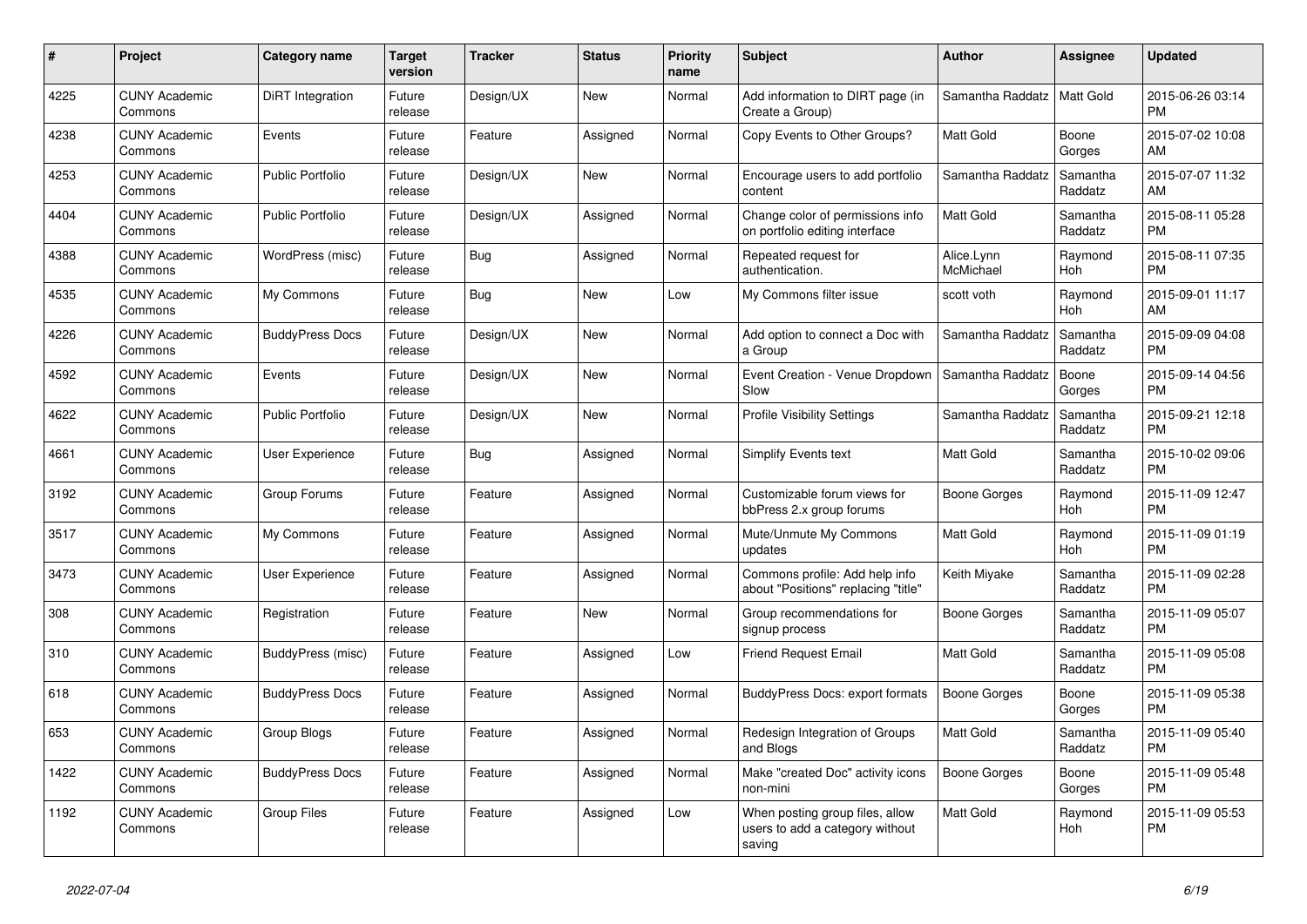| #    | Project                         | Category name              | <b>Target</b><br>version | <b>Tracker</b> | <b>Status</b>        | <b>Priority</b><br>name | <b>Subject</b>                                                                | <b>Author</b>       | Assignee            | <b>Updated</b>                |
|------|---------------------------------|----------------------------|--------------------------|----------------|----------------------|-------------------------|-------------------------------------------------------------------------------|---------------------|---------------------|-------------------------------|
| 519  | <b>CUNY Academic</b><br>Commons | <b>BuddyPress Docs</b>     | Future<br>release        | Feature        | Assigned             | Low                     | TOC for individual docs - for new<br>BP "wiki-like" plugin                    | scott voth          | Boone<br>Gorges     | 2015-11-09 05:54<br><b>PM</b> |
| 481  | <b>CUNY Academic</b><br>Commons | Groups (misc)              | Future<br>release        | Feature        | Assigned             | Normal                  | ability to archive inactive groups<br>and blogs                               | Michael Mandiberg   | Samantha<br>Raddatz | 2015-11-09 05:56<br><b>PM</b> |
| 1456 | <b>CUNY Academic</b><br>Commons | Group Invitations          | Future<br>release        | Feature        | Reporter<br>Feedback | Low                     | Invite to Group Button from Profile<br>Field                                  | <b>Matt Gold</b>    | Samantha<br>Raddatz | 2015-11-09 05:59<br><b>PM</b> |
| 333  | <b>CUNY Academic</b><br>Commons | <b>Email Notifications</b> | Future<br>release        | Feature        | Assigned             | Low                     | Delay Forum Notification Email<br>Delivery Until After Editing Period<br>Ends | <b>Matt Gold</b>    | Raymond<br>Hoh      | 2015-11-09 06:01<br><b>PM</b> |
| 1166 | <b>CUNY Academic</b><br>Commons | <b>Email Invitations</b>   | Future<br>release        | Feature        | New                  | Low                     | Better organizational tools for Sent   Boone Gorges<br><b>Invites</b>         |                     | Boone<br>Gorges     | 2015-11-09 06:02<br><b>PM</b> |
| 1165 | <b>CUNY Academic</b><br>Commons | <b>Email Invitations</b>   | Future<br>release        | Feature        | Assigned             | Low                     | Allow saved lists of invitees under<br>Send Invites                           | Boone Gorges        | Boone<br>Gorges     | 2015-11-09 06:03<br><b>PM</b> |
| 2013 | <b>CUNY Academic</b><br>Commons | <b>Public Portfolio</b>    | Future<br>release        | Feature        | Assigned             | Low                     | Have Profile Privacy Options show<br>up only for filled-in fields             | <b>Matt Gold</b>    | Boone<br>Gorges     | 2015-11-09 06:09<br><b>PM</b> |
| 2325 | <b>CUNY Academic</b><br>Commons | BuddyPress (misc)          | Future<br>release        | Feature        | Assigned             | Low                     | Profile should have separate fields<br>for first/last names                   | local admin         | Boone<br>Gorges     | 2015-11-09 06:09<br><b>PM</b> |
| 2610 | <b>CUNY Academic</b><br>Commons | Group Invitations          | Future<br>release        | Feature        | Assigned             | Low                     | Request: Custom invitation<br>message to group invites                        | local admin         | Boone<br>Gorges     | 2015-11-09 06:13<br><b>PM</b> |
| 1460 | <b>CUNY Academic</b><br>Commons | Analytics                  | Future<br>release        | Feature        | Assigned             | Normal                  | Update System Report                                                          | <b>Brian Foote</b>  | Boone<br>Gorges     | 2015-11-09 06:13<br><b>PM</b> |
| 1744 | <b>CUNY Academic</b><br>Commons | <b>BuddyPress Docs</b>     | Future<br>release        | Feature        | Assigned             | Normal                  | Spreadsheet-style Docs                                                        | <b>Boone Gorges</b> | Boone<br>Gorges     | 2015-11-09 06:13<br><b>PM</b> |
| 3939 | <b>CUNY Academic</b><br>Commons | <b>WordPress Plugins</b>   | Future<br>release        | Bug            | Hold                 | Normal                  | Activity stream support for<br>Co-Authors Plus plugin                         | Raymond Hoh         | Raymond<br>Hoh      | 2015-11-09 06:13<br><b>PM</b> |
| 2523 | <b>CUNY Academic</b><br>Commons | <b>BuddyPress Docs</b>     | Future<br>release        | Feature        | Assigned             | Normal                  | Allow Users to Upload Images to<br><b>BP</b> Docs                             | <b>Matt Gold</b>    | Boone<br>Gorges     | 2015-11-09 06:14<br><b>PM</b> |
| 287  | <b>CUNY Academic</b><br>Commons | WordPress (misc)           | Future<br>release        | Feature        | Assigned             | Normal                  | Create troubleshooting tool for<br>account sign-up                            | Matt Gold           | Boone<br>Gorges     | 2015-11-09 06:17<br><b>PM</b> |
| 497  | <b>CUNY Academic</b><br>Commons | <b>WordPress Plugins</b>   | Future<br>release        | Feature        | Assigned             | Normal                  | Drag and Drop Ordering on<br>Gallery Post Plugin                              | Matt Gold           | Ron Rennick         | 2015-11-09 06:18<br><b>PM</b> |
| 365  | <b>CUNY Academic</b><br>Commons | WordPress (misc)           | Future<br>release        | Feature        | Assigned             | Normal                  | <b>Create Mouseover Tooltips</b><br>throughout Site                           | Matt Gold           | Chris Stein         | 2015-11-09 06:18<br><b>PM</b> |
| 554  | <b>CUNY Academic</b><br>Commons | BuddyPress (misc)          | Future<br>release        | Feature        | Assigned             | Normal                  | Add Trackback notifications to<br>site-wide activity feed                     | <b>Matt Gold</b>    | Boone<br>Gorges     | 2015-11-09 06:19<br><b>PM</b> |
| 1105 | <b>CUNY Academic</b><br>Commons | WordPress (misc)           | Future<br>release        | Feature        | Assigned             | Normal                  | Rephrase Blog Privacy Options                                                 | <b>Matt Gold</b>    | Samantha<br>Raddatz | 2015-11-09 06:19<br><b>PM</b> |
| 1167 | <b>CUNY Academic</b><br>Commons | <b>Email Invitations</b>   | Future<br>release        | Feature        | <b>New</b>           | Low                     | Allow email invitations to be resent   Boone Gorges                           |                     | Boone<br>Gorges     | 2015-11-12 12:53<br>AM        |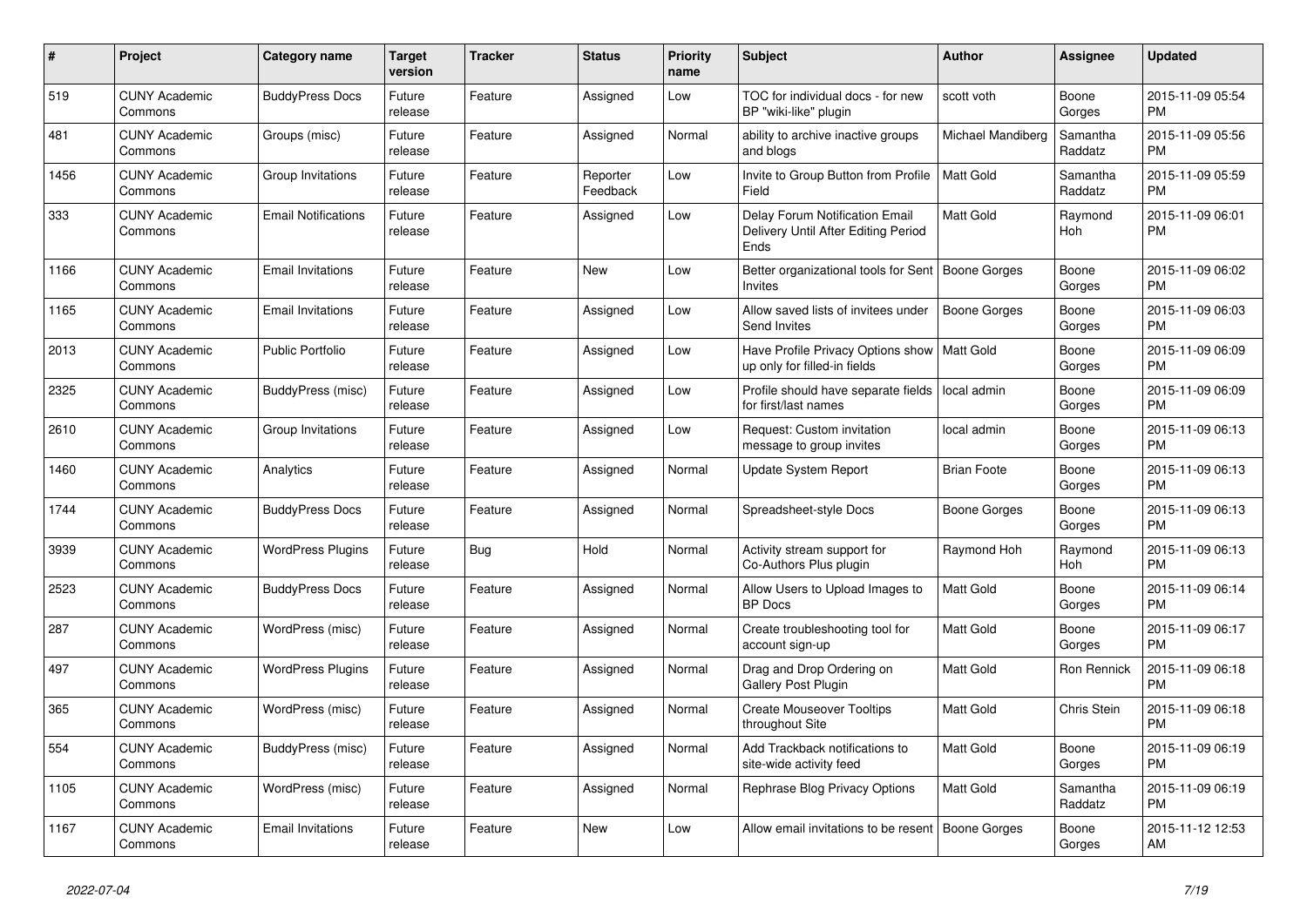| #    | Project                         | <b>Category name</b>      | <b>Target</b><br>version | <b>Tracker</b> | <b>Status</b>        | <b>Priority</b><br>name | <b>Subject</b>                                                                                                                                        | <b>Author</b>           | <b>Assignee</b>     | <b>Updated</b>                |
|------|---------------------------------|---------------------------|--------------------------|----------------|----------------------|-------------------------|-------------------------------------------------------------------------------------------------------------------------------------------------------|-------------------------|---------------------|-------------------------------|
| 5183 | <b>CUNY Academic</b><br>Commons | Social Paper              | Future<br>release        | Design/UX      | <b>New</b>           | Normal                  | Creating a new paper when<br>viewing an existing paper                                                                                                | Raffi<br>Khatchadourian | Samantha<br>Raddatz | 2016-02-02 12:09<br><b>PM</b> |
| 5052 | <b>CUNY Academic</b><br>Commons | Social Paper              | Future<br>release        | Feature        | <b>New</b>           | Low                     | Sentence by sentence or line by<br>line comments (SP suggestion #3)                                                                                   | Marilyn Weber           | Boone<br>Gorges     | 2016-02-11 10:24<br><b>PM</b> |
| 5058 | <b>CUNY Academic</b><br>Commons | Social Paper              | Future<br>release        | Feature        | New                  | Low                     | Can there be a clearer signal that<br>even when comments have<br>already been made you add<br>comments by clicking on the side?<br>(SP suggestion #5) | Marilyn Weber           | Samantha<br>Raddatz | 2016-02-11 10:24<br><b>PM</b> |
| 5205 | <b>CUNY Academic</b><br>Commons | Social Paper              | Future<br>release        | Feature        | <b>New</b>           | Normal                  | Social Paper folders                                                                                                                                  | Marilyn Weber           |                     | 2016-02-11 10:24<br><b>PM</b> |
| 5225 | <b>CUNY Academic</b><br>Commons | Registration              | Future<br>release        | Feature        | Assigned             | Normal                  | On-boarding Issues                                                                                                                                    | Luke Waltzer            | Samantha<br>Raddatz | 2016-02-12 02:58<br><b>PM</b> |
| 5282 | <b>CUNY Academic</b><br>Commons | Social Paper              | Future<br>release        | <b>Bug</b>     | New                  | Normal                  | Replying via email directs to paper<br>but not individual comment.                                                                                    | Marilyn Weber           | Raymond<br>Hoh      | 2016-03-02 01:48<br><b>PM</b> |
| 5397 | <b>CUNY Academic</b><br>Commons | Social Paper              | Future<br>release        | Feature        | New                  | Normal                  | frustrating to have to<br>enable/disable in SP                                                                                                        | Marilyn Weber           | Samantha<br>Raddatz | 2016-04-20 03:39<br><b>PM</b> |
| 5053 | <b>CUNY Academic</b><br>Commons | Social Paper              | Future<br>release        | Feature        | <b>New</b>           | Low                     | Scrollable menu to add readers<br>(SP suggestion #4)                                                                                                  | Marilyn Weber           | Samantha<br>Raddatz | 2016-04-21 05:21<br><b>PM</b> |
| 5488 | <b>CUNY Academic</b><br>Commons | Social Paper              | Future<br>release        | Bug            | <b>New</b>           | Normal                  | Add a "last edited by" field to<br>Social Paper group directories                                                                                     | Boone Gorges            |                     | 2016-04-21 10:05<br><b>PM</b> |
| 5489 | <b>CUNY Academic</b><br>Commons | Social Paper              | Future<br>release        | Feature        | <b>New</b>           | Normal                  | Asc/desc sorting for Social Paper<br>directories                                                                                                      | Boone Gorges            |                     | 2016-04-21 10:06<br><b>PM</b> |
| 4438 | <b>CUNY Academic</b><br>Commons | Events                    | Future<br>release        | <b>Bug</b>     | Assigned             | Normal                  | Events Calendar - Export<br><b>Recurring Events</b>                                                                                                   | scott voth              | Daniel Jones        | 2016-05-23 04:25<br><b>PM</b> |
| 5691 | <b>CUNY Academic</b><br>Commons | <b>Blogs (BuddyPress)</b> | Future<br>release        | Bug            | Assigned             | High                    | Differing numbers on Sites display                                                                                                                    | <b>Matt Gold</b>        | Raymond<br>Hoh      | 2016-06-13 01:37<br><b>PM</b> |
| 5827 | <b>CUNY Academic</b><br>Commons | <b>Public Portfolio</b>   | Future<br>release        | Bug            | Assigned             | Normal                  | Academic Interests square bracket   scott voth<br>links not working                                                                                   |                         | Chris Stein         | 2016-08-11 11:59<br><b>PM</b> |
| 5955 | <b>CUNY Academic</b><br>Commons | Outreach                  | Future<br>release        | Feature        | Assigned             | Normal                  | Create auto-newsletter for<br>commons members                                                                                                         | <b>Matt Gold</b>        | Luke Waltzer        | 2016-08-30 10:34<br>AM        |
| 5268 | <b>CUNY Academic</b><br>Commons | Group Forums              | Future<br>release        | Bug            | Assigned             | Normal                  | Long-time to post to multiple<br>groups                                                                                                               | Luke Waltzer            | Daniel Jones        | 2016-09-07 06:31<br><b>PM</b> |
| 6014 | <b>CUNY Academic</b><br>Commons | Publicity                 | Future<br>release        | Publicity      | Reporter<br>Feedback | Normal                  | Google search listing                                                                                                                                 | <b>Matt Gold</b>        | Boone<br>Gorges     | 2016-09-21 03:48<br><b>PM</b> |
| 6078 | <b>CUNY Academic</b><br>Commons | Blogs (BuddyPress)        | Future<br>release        | Feature        | New                  | Normal                  | <b>Explore Adding Network Blog</b><br>Metadata Plugin                                                                                                 | Luke Waltzer            | Luke Waltzer        | 2016-10-11 10:29<br><b>PM</b> |
| 5696 | <b>CUNY Academic</b><br>Commons | Events                    | Future<br>release        | Feature        | Assigned             | Normal                  | Events Calendar - display options<br>/ calendar aggregation                                                                                           | <b>Matt Gold</b>        | Boone<br>Gorges     | 2016-10-13 11:44<br>AM        |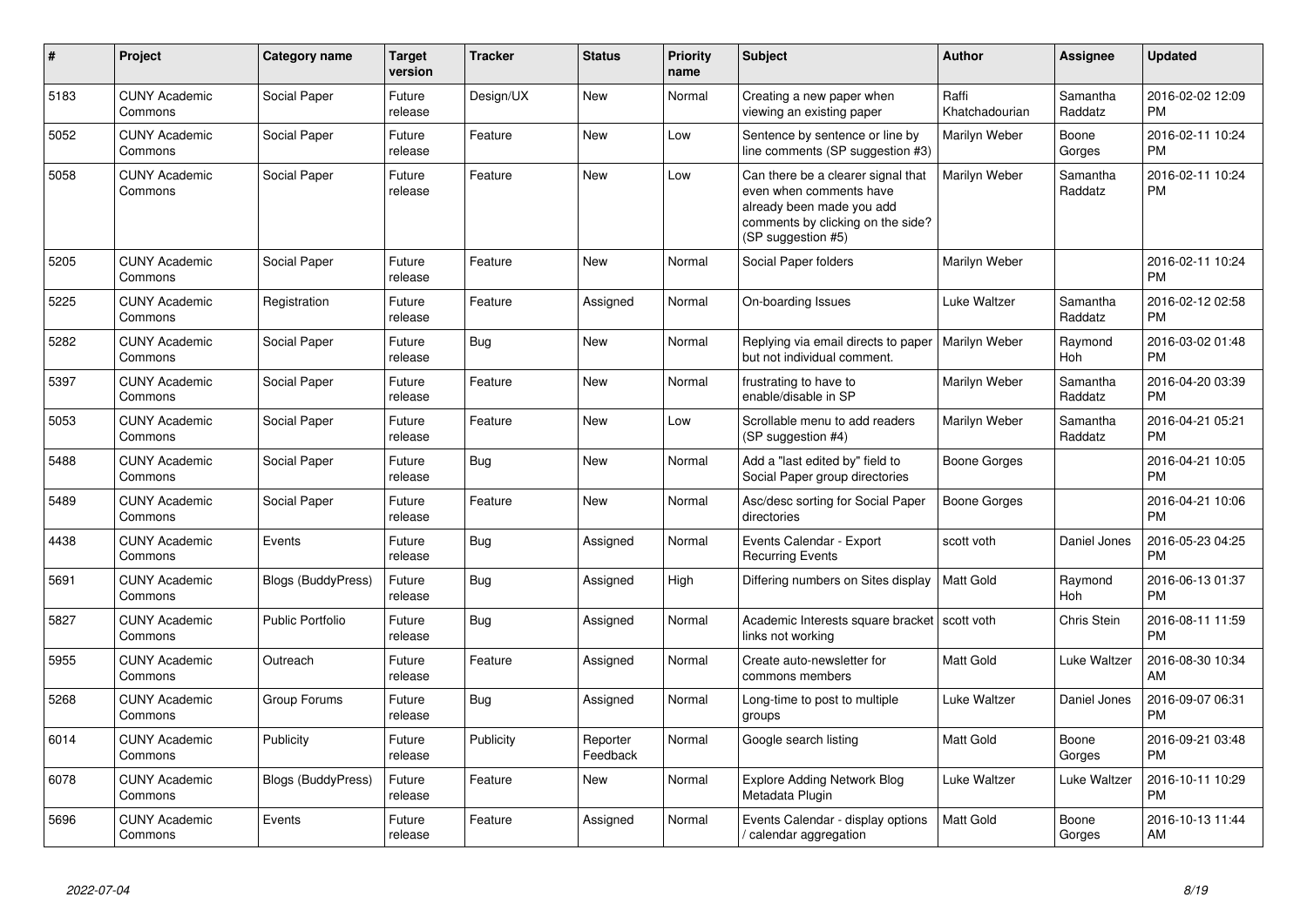| $\#$ | Project                         | <b>Category name</b>     | Target<br>version | <b>Tracker</b> | <b>Status</b>        | Priority<br>name | <b>Subject</b>                                                   | <b>Author</b>           | <b>Assignee</b>    | <b>Updated</b>                |
|------|---------------------------------|--------------------------|-------------------|----------------|----------------------|------------------|------------------------------------------------------------------|-------------------------|--------------------|-------------------------------|
| 4903 | <b>CUNY Academic</b><br>Commons | Events                   | Future<br>release | Design/UX      | Assigned             | Normal           | Improving visual appearance of<br>event calendars                | <b>Matt Gold</b>        | Boone<br>Gorges    | 2016-10-13 11:51<br>AM        |
| 2881 | <b>CUNY Academic</b><br>Commons | <b>Public Portfolio</b>  | Future<br>release | Feature        | Assigned             | Normal           | Redesign the UX for Profiles                                     | Chris Stein             | <b>Chris Stein</b> | 2016-10-13 12:45<br><b>PM</b> |
| 5182 | <b>CUNY Academic</b><br>Commons | Social Paper             | Future<br>release | Design/UX      | New                  | Normal           | "Publishing" a private paper on<br>social paper?                 | Raffi<br>Khatchadourian | Boone<br>Gorges    | 2016-10-13 04:12<br><b>PM</b> |
| 1417 | <b>CUNY Academic</b><br>Commons | <b>BuddyPress Docs</b>   | Future<br>release | Feature        | Assigned             | Low              | Bulk actions for BuddyPress Docs                                 | <b>Boone Gorges</b>     | Boone<br>Gorges    | 2016-10-17 10:41<br><b>PM</b> |
| 6332 | <b>CUNY Academic</b><br>Commons | WordPress (misc)         | Future<br>release | Feature        | <b>New</b>           | Normal           | Allow uploaded files to be marked<br>as private in an ad hoc way | Boone Gorges            |                    | 2016-10-17 11:41<br><b>PM</b> |
| 5826 | <b>CUNY Academic</b><br>Commons | <b>WordPress Plugins</b> | Future<br>release | Support        | Reporter<br>Feedback | Normal           | <b>Remove Subscription Options</b><br>plugin from directory      | Sarah Morgano           | Sarah<br>Morgano   | 2016-10-21 04:14<br><b>PM</b> |
| 6389 | <b>CUNY Academic</b><br>Commons | <b>BuddyPress Docs</b>   | Future<br>release | Feature        | <b>New</b>           | Low              | <b>Make Discussion Area Visible</b><br>When Editing a Doc        | Luke Waltzer            | Boone<br>Gorges    | 2016-10-21 04:16<br><b>PM</b> |
| 6392 | <b>CUNY Academic</b><br>Commons | Group Forums             | Future<br>release | Design/UX      | Assigned             | Low              | Composition/Preview Panes in<br>Forum Posts                      | Luke Waltzer            | Paige Dupont       | 2016-10-21 04:26<br><b>PM</b> |
| 5234 | <b>CUNY Academic</b><br>Commons | Membership               | Future<br>release | Feature        | Assigned             | Normal           | Write Unconfirmed patch for WP                                   | Boone Gorges            | Boone<br>Gorges    | 2016-10-24 11:18<br>AM        |
| 5199 | <b>CUNY Academic</b><br>Commons | Social Paper             | Future<br>release | Feature        | <b>New</b>           | Normal           | add tables to the SP editor                                      | Marilyn Weber           |                    | 2016-10-24 11:27<br>AM        |
| 3090 | <b>CUNY Academic</b><br>Commons | Twitter page             | Future<br>release | Feature        | Assigned             | Normal           | Prevent Retweets from showing<br>up on Commons twitter page      | Matt Gold               | Tahir Butt         | 2016-10-24 11:31<br>AM        |
| 1423 | <b>CUNY Academic</b><br>Commons | BuddyPress (misc)        | Future<br>release | Feature        | Assigned             | Low              | Show an avatar for pingback<br>comment activity items            | Boone Gorges            | <b>Tahir Butt</b>  | 2016-10-24 12:03<br><b>PM</b> |
| 6426 | <b>CUNY Academic</b><br>Commons | Spam/Spam<br>Prevention  | Future<br>release | Feature        | Assigned             | Normal           | Force captcha on all comments?                                   | <b>Matt Gold</b>        | <b>Tahir Butt</b>  | 2016-10-24 02:06<br><b>PM</b> |
| 6749 | <b>CUNY Academic</b><br>Commons | Events                   | Future<br>release | Bug            | New                  | Low              | BPEO iCal request can trigger<br>very large number of DB queries | <b>Boone Gorges</b>     | Raymond<br>Hoh     | 2016-11-15 10:09<br><b>PM</b> |
| 6755 | <b>CUNY Academic</b><br>Commons | WordPress (misc)         | Future<br>release | Bug            | New                  | Normal           | Cannot Deactivate Plugin                                         | Laura Kane              |                    | 2016-11-16 01:12<br><b>PM</b> |
| 4980 | <b>CUNY Academic</b><br>Commons | Home Page                | Future<br>release | Feature        | Assigned             | Normal           | CAC Featured Content -- Adding<br>Randomization                  | Matt Gold               | Boone<br>Gorges    | 2016-12-12 03:01<br><b>PM</b> |
| 5316 | <b>CUNY Academic</b><br>Commons | User Experience          | Future<br>release | Feature        | Assigned             | Normal           | Prompt user email address<br>updates                             | <b>Matt Gold</b>        | Stephen Real       | 2016-12-21 03:30<br><b>PM</b> |
| 7624 | <b>CUNY Academic</b><br>Commons | BuddyPress (misc)        | Future<br>release | Design/UX      | New                  | Normal           | <b>BP Notifications</b>                                          | Luke Waltzer            | Paige Dupont       | 2017-02-08 10:43<br><b>PM</b> |
| 6356 | <b>CUNY Academic</b><br>Commons | <b>WordPress Plugins</b> | Future<br>release | Bug            | Reporter<br>Feedback | Low              | Should Subscribe2 be<br>deprecated?                              | Luke Waltzer            |                    | 2017-03-20 12:20<br><b>PM</b> |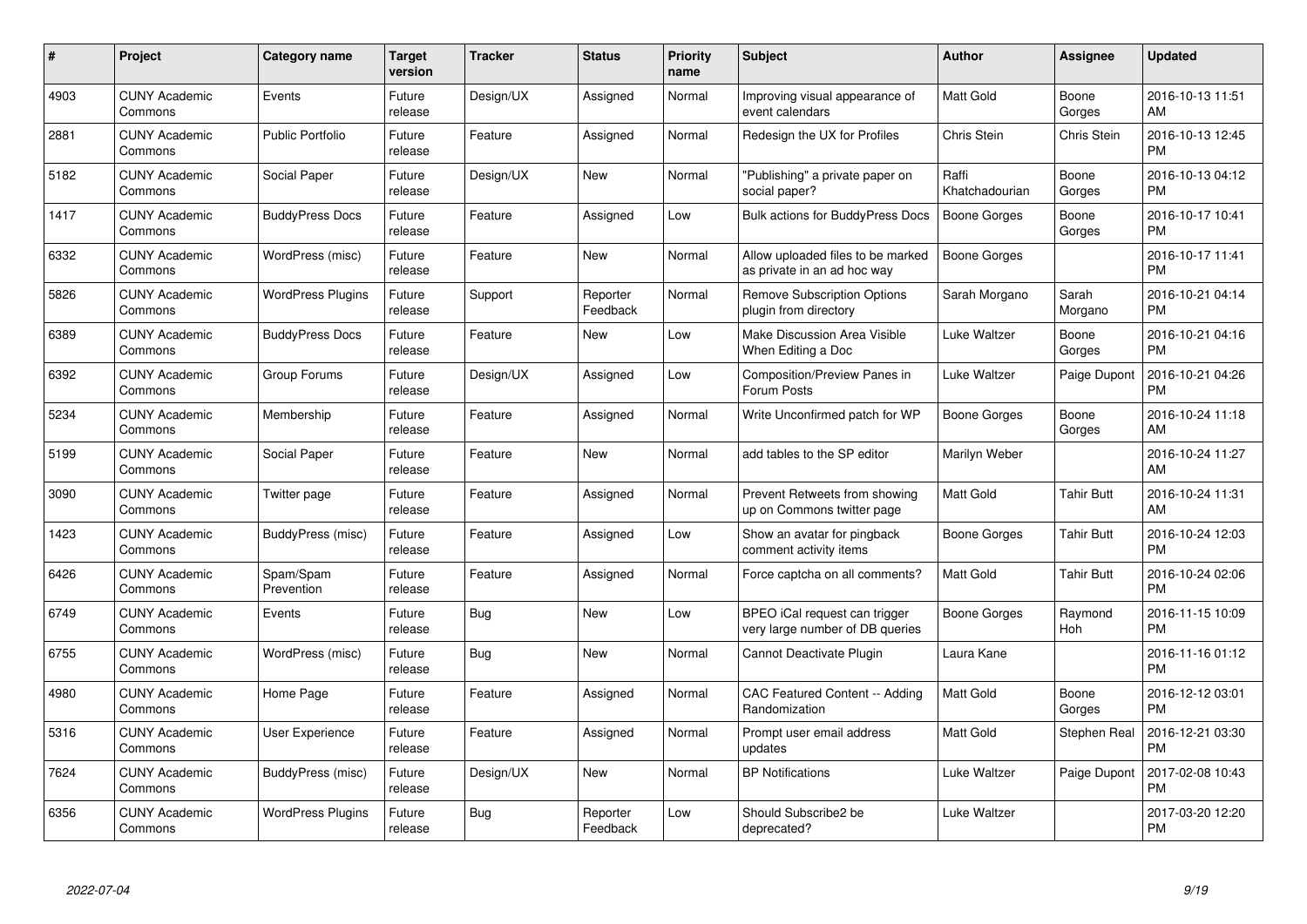| $\#$  | Project                         | <b>Category name</b>       | <b>Target</b><br>version | <b>Tracker</b> | <b>Status</b>        | <b>Priority</b><br>name | <b>Subject</b>                                                                                  | Author                  | Assignee            | <b>Updated</b>                |
|-------|---------------------------------|----------------------------|--------------------------|----------------|----------------------|-------------------------|-------------------------------------------------------------------------------------------------|-------------------------|---------------------|-------------------------------|
| 4481  | <b>CUNY Academic</b><br>Commons | Events                     | Future<br>release        | Feature        | <b>New</b>           | Normal                  | Group admins/mods should have<br>the ability to unlink an event from<br>the group               | <b>Boone Gorges</b>     | Boone<br>Gorges     | 2017-04-24 03:53<br><b>PM</b> |
| 8078  | <b>CUNY Academic</b><br>Commons | <b>WordPress Plugins</b>   | Future<br>release        | System Upgrade | Assigned             | Normal                  | <b>CommentPress Updates</b>                                                                     | Margaret Galvan         | Christian<br>Wach   | 2017-05-08 03:49<br><b>PM</b> |
| 8211  | <b>CUNY Academic</b><br>Commons | <b>WordPress Themes</b>    | Future<br>release        | Feature        | New                  | Normal                  | Theme Suggestions: Material<br>Design-Inspired Themes                                           | Margaret Galvan         | Margaret<br>Galvan  | 2017-08-07 02:48<br><b>PM</b> |
| 8756  | <b>CUNY Academic</b><br>Commons | Group Blogs                | Future<br>release        | Feature        | Hold                 | Normal                  | Connect multiple blogs to one<br>group?                                                         | Matt Gold               | Boone<br>Gorges     | 2017-09-30 10:42<br>AM        |
| 8675  | <b>CUNY Academic</b><br>Commons | User Onboarding            | Future<br>release        | Bug            | Reporter<br>Feedback | Low                     | Add new User search screen calls<br>for the input of email address but<br>doesn't work with one | Paul Hebert             | Boone<br>Gorges     | 2017-10-11 11:17<br>AM        |
| 8498  | <b>CUNY Academic</b><br>Commons | <b>WordPress Plugins</b>   | Future<br>release        | Feature        | <b>New</b>           | Low                     | <b>Gravity Forms Email Users</b>                                                                | Raffi<br>Khatchadourian | Matt Gold           | 2017-10-13 12:58<br><b>PM</b> |
| 3580  | <b>CUNY Academic</b><br>Commons | Group Blogs                | Future<br>release        | Feature        | <b>New</b>           | Normal                  | Multiple blogs per group                                                                        | <b>Boone Gorges</b>     | Boone<br>Gorges     | 2018-02-20 02:02<br><b>PM</b> |
| 9211  | <b>CUNY Academic</b><br>Commons | <b>WordPress Plugins</b>   | Future<br>release        | Support        | Reporter<br>Feedback | Normal                  | Auto-Role Setting in Forum Plugin<br><b>Causing Some Confusion</b>                              | Luke Waltzer            | Boone<br>Gorges     | 2018-03-13 11:44<br>AM        |
| 7022  | <b>CUNY Academic</b><br>Commons | Announcements              | Future<br>release        | Bug            | New                  | Normal                  | Sitewide announcements should<br>be displayed on, and dismissable<br>from, mapped domains       | Boone Gorges            | Boone<br>Gorges     | 2018-03-22 10:18<br>AM        |
| 9207  | <b>CUNY Academic</b><br>Commons |                            | Future<br>release        | Support        | Reporter<br>Feedback | Normal                  | display dashboards made in<br>Tableau?                                                          | Marilyn Weber           | Boone<br>Gorges     | 2018-04-10 10:42<br>AM        |
| 7663  | <b>CUNY Academic</b><br>Commons | Social Paper               | Future<br>release        | Bug            | New                  | Normal                  | Social Paper notifications not<br>formatted correctly on secondary<br>sites                     | <b>Boone Gorges</b>     | Boone<br>Gorges     | 2018-04-16 03:52<br><b>PM</b> |
| 7981  | <b>CUNY Academic</b><br>Commons | Social Paper               | Future<br>release        | Bug            | <b>New</b>           | Normal                  | Social Paper comments should<br>not go to spam                                                  | Luke Waltzer            | Boone<br>Gorges     | 2018-04-16 03:52<br><b>PM</b> |
| 3768  | <b>CUNY Academic</b><br>Commons | Public Portfolio           | Future<br>release        | Feature        | Assigned             | Normal                  | Institutions/Past positions on<br>public portfolios                                             | <b>Matt Gold</b>        | Boone<br>Gorges     | 2018-04-23 10:44<br>AM        |
| 9835  | <b>CUNY Academic</b><br>Commons | Group Forums               | Future<br>release        | Bug            | Assigned             | Normal                  | add a "like" function?                                                                          | Marilyn Weber           | <b>Erik Trainer</b> | 2018-06-05 01:49<br><b>PM</b> |
| 9895  | <b>CUNY Academic</b><br>Commons | Onboarding                 | Future<br>release        | Feature        | Assigned             | Normal                  | Add "Accept Invitation"<br>link/button/function to Group<br>and/or Site invitation emails?      | Luke Waltzer            | Boone<br>Gorges     | 2018-06-07 12:42<br><b>PM</b> |
| 9947  | <b>CUNY Academic</b><br>Commons | <b>WordPress Plugins</b>   | Future<br>release        | Feature        | Reporter<br>Feedback | Normal                  | Install H5P quiz plugin                                                                         | Matt Gold               | Boone<br>Gorges     | 2018-09-11 11:01<br>AM        |
| 10368 | <b>CUNY Academic</b><br>Commons |                            | Future<br>release        | Feature        | Assigned             | Normal                  | Use ORCID data to populate<br>academic profile page                                             | Stephen Francoeur       | Boone<br>Gorges     | 2018-09-25 01:53<br>PM.       |
| 5992  | <b>CUNY Academic</b><br>Commons | <b>Email Notifications</b> | Future<br>release        | Feature        | New                  | Normal                  | Changing the From line of<br>autogenerated blog emails                                          | Marilyn Weber           |                     | 2018-09-27 05:19<br>PM        |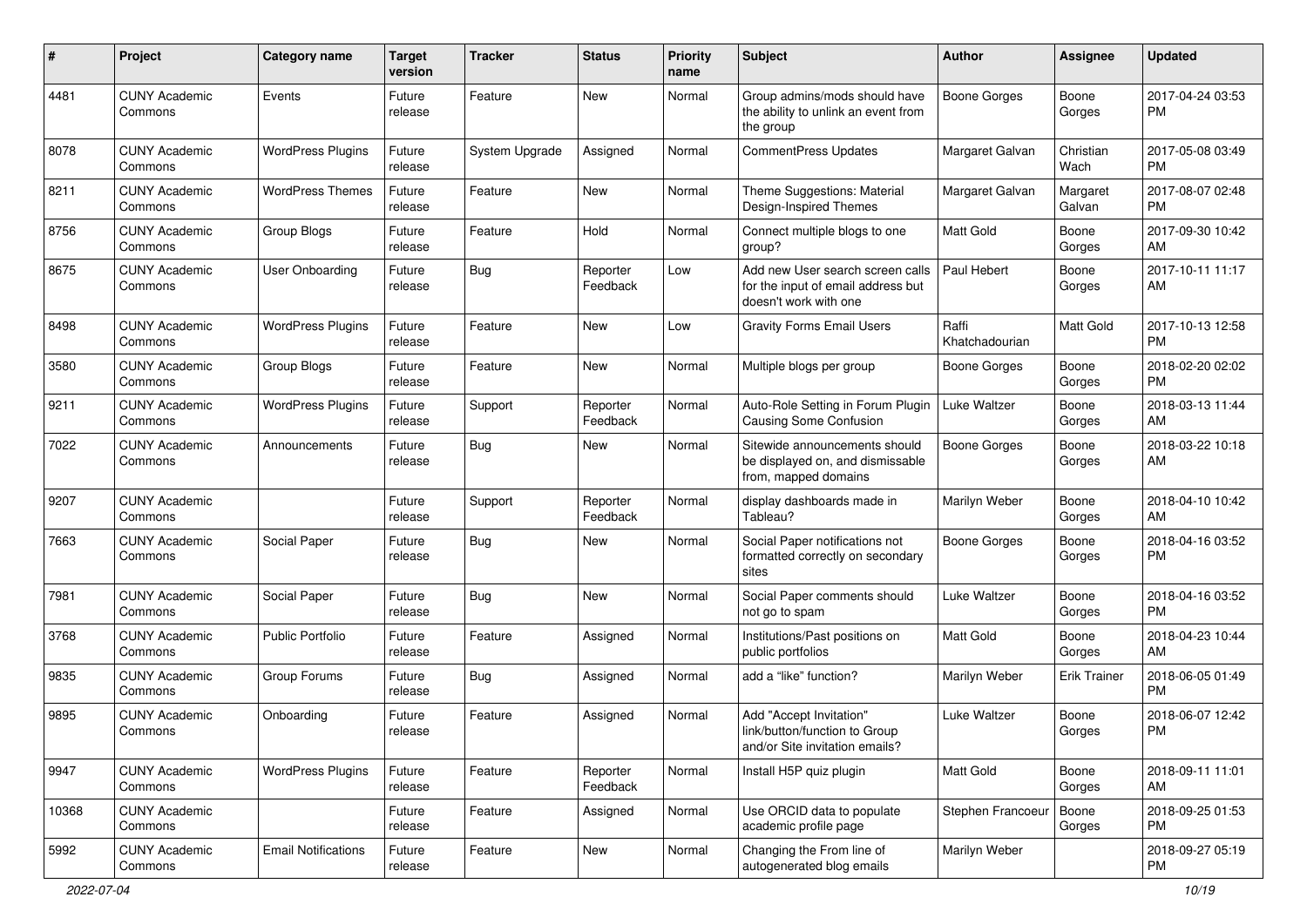| #     | Project                         | Category name            | <b>Target</b><br>version | <b>Tracker</b> | <b>Status</b>        | <b>Priority</b><br>name | <b>Subject</b>                                                                                               | <b>Author</b>    | Assignee            | <b>Updated</b>                |
|-------|---------------------------------|--------------------------|--------------------------|----------------|----------------------|-------------------------|--------------------------------------------------------------------------------------------------------------|------------------|---------------------|-------------------------------|
| 9289  | <b>CUNY Academic</b><br>Commons | <b>WordPress Plugins</b> | Future<br>release        | Bug            | Reporter<br>Feedback | Normal                  | Email Users Plugin                                                                                           | Laurie Hurson    | Boone<br>Gorges     | 2018-10-24 12:34<br><b>PM</b> |
| 9028  | <b>CUNY Academic</b><br>Commons | Onboarding               | Future<br>release        | Feature        | Assigned             | Normal                  | suggest groups to new members<br>during the registration process                                             | <b>Matt Gold</b> | Chris Stein         | 2018-10-24 12:34<br><b>PM</b> |
| 9926  | <b>CUNY Academic</b><br>Commons | <b>WordPress Plugins</b> | Future<br>release        | <b>Bug</b>     | <b>New</b>           | Normal                  | twitter-mentions-as-comments<br>cron jobs can run long                                                       | Boone Gorges     | Boone<br>Gorges     | 2018-10-24 12:34<br><b>PM</b> |
| 10659 | <b>CUNY Academic</b><br>Commons | Group Forums             | Future<br>release        | Feature        | Assigned             | Normal                  | Post to multiple groups via email                                                                            | <b>Matt Gold</b> | Raymond<br>Hoh      | 2018-11-15 12:54<br>AM        |
| 11024 | <b>CUNY Academic</b><br>Commons | WordPress (misc)         | Future<br>release        | Bug            | New                  | Normal                  | Subsites should not show "you<br>should update your .htaccess<br>now" notice after permalink setting<br>save | Boone Gorges     |                     | 2019-01-28 01:35<br><b>PM</b> |
| 11131 | <b>CUNY Academic</b><br>Commons |                          | Future<br>release        | Feature        | Reporter<br>Feedback | Normal                  | <b>Image Annotation Plugins</b>                                                                              | Laurie Hurson    |                     | 2019-02-26 11:33<br>AM        |
| 9720  | <b>CUNY Academic</b><br>Commons | Authentication           | Future<br>release        | Feature        | <b>New</b>           | Normal                  | The Commons should be an<br>oAuth provider                                                                   | Boone Gorges     |                     | 2019-03-01 02:04<br><b>PM</b> |
| 4635  | <b>CUNY Academic</b><br>Commons | Authentication           | Future<br>release        | Feature        | New                  | Normal                  | Allow non-WP authentication                                                                                  | Boone Gorges     | Sonja Leix          | 2019-03-01 02:05<br><b>PM</b> |
| 5016  | <b>CUNY Academic</b><br>Commons | Events                   | Future<br>release        | Feature        | Assigned             | Low                     | Allow comments to be posted on<br>events                                                                     | <b>Matt Gold</b> | Raymond<br>Hoh      | 2019-03-01 02:23<br><b>PM</b> |
| 1544  | <b>CUNY Academic</b><br>Commons | Groups (misc)            | Future<br>release        | Feature        | Reporter<br>Feedback | Normal                  | Group Filtering and Sorting                                                                                  | <b>Matt Gold</b> | Chris Stein         | 2019-03-01 02:25<br><b>PM</b> |
| 11392 | <b>CUNY Academic</b><br>Commons |                          | Future<br>release        | Bug            | <b>New</b>           | Normal                  | Migrate users away from<br><b>StatPress</b>                                                                  | Boone Gorges     |                     | 2019-04-23 03:53<br><b>PM</b> |
| 11531 | <b>CUNY Academic</b><br>Commons | Events                   | Future<br>release        | Feature        | <b>New</b>           | Normal                  | Main Events calendar should<br>include non-public events that<br>user has access to                          | scott voth       | Boone<br>Gorges     | 2019-06-11 10:00<br>AM        |
| 11834 | <b>CUNY Academic</b><br>Commons | <b>Group Files</b>       | Future<br>release        | Feature        | <b>New</b>           | Normal                  | Improved tools for managing<br>group file folders                                                            | Boone Gorges     | Sonja Leix          | 2019-09-06 03:55<br><b>PM</b> |
| 5050  | <b>CUNY Academic</b><br>Commons | Social Paper             | Future<br>release        | Feature        | <b>New</b>           | Low                     | Making comments visible in SP<br>editing mode (SP suggestion #1)                                             | Marilyn Weber    | Samantha<br>Raddatz | 2019-09-17 11:10<br><b>PM</b> |
| 11788 | <b>CUNY Academic</b><br>Commons | <b>WordPress Plugins</b> | Future<br>release        | Support        | Reporter<br>Feedback | Normal                  | Plugin Request - Browse Aloud                                                                                | scott voth       |                     | 2019-09-24 08:42<br>AM        |
| 11860 | <b>CUNY Academic</b><br>Commons | Registration             | Future<br>release        | Feature        | <b>New</b>           | Normal                  | <b>Ensure Students Are Aware They</b><br>Can Use Aliases At Registration                                     | scott voth       |                     | 2019-09-24 08:46<br>AM        |
| 11789 | <b>CUNY Academic</b><br>Commons | Courses                  | Future<br>release        | Feature        | <b>New</b>           | Normal                  | Ability to remove item from<br>Courses list                                                                  | Laurie Hurson    | Sonja Leix          | 2019-09-24 12:28<br><b>PM</b> |
| 8836  | <b>CUNY Academic</b><br>Commons | Blogs (BuddyPress)       | Future<br>release        | Feature        | Assigned             | Normal                  | Redesign site launch process                                                                                 | <b>Matt Gold</b> | Boone<br>Gorges     | 2019-10-03 02:49<br><b>PM</b> |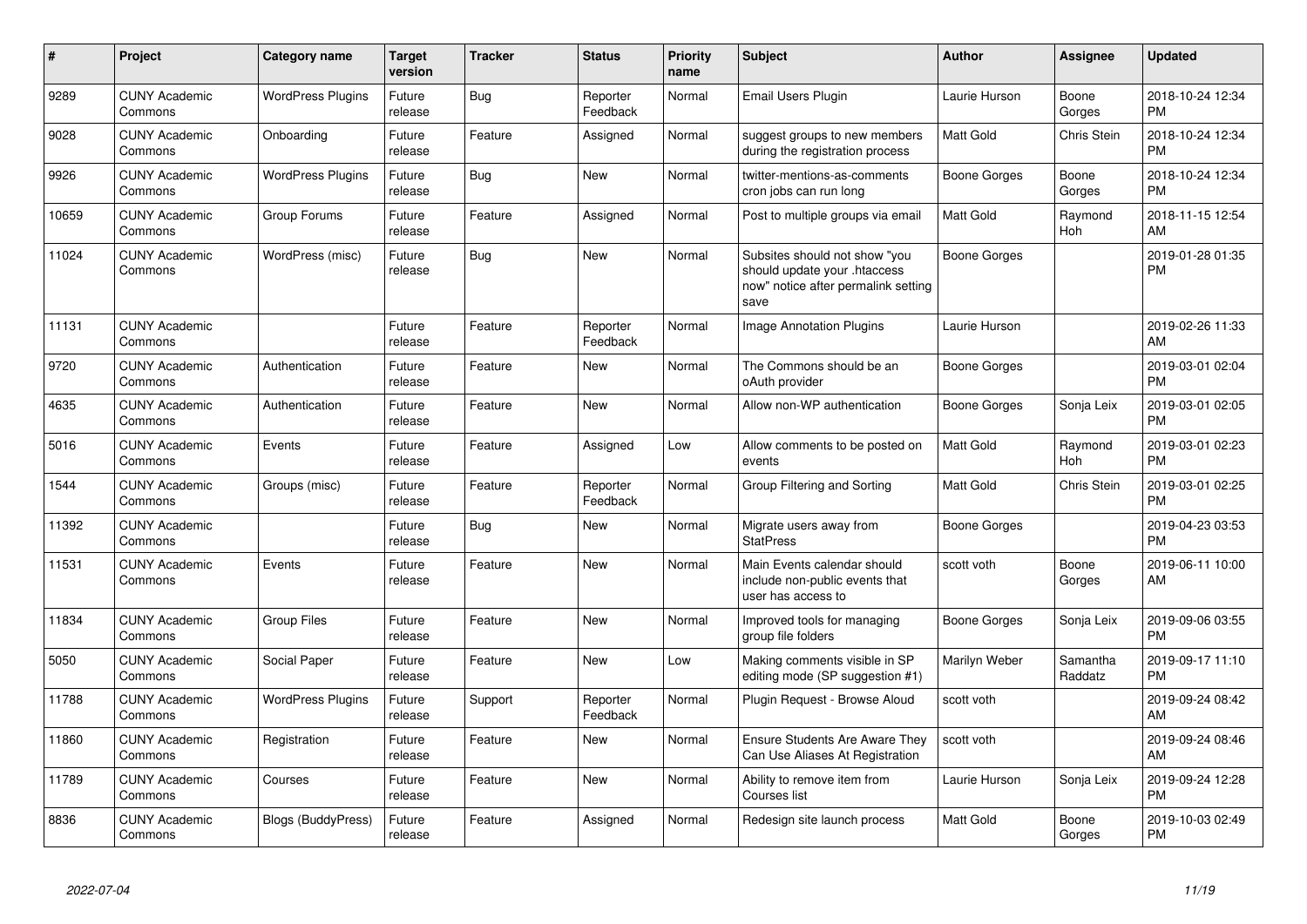| #     | <b>Project</b>                  | Category name              | Target<br>version | <b>Tracker</b> | <b>Status</b>        | <b>Priority</b><br>name | <b>Subject</b>                                                                             | <b>Author</b>  | Assignee            | <b>Updated</b>                |
|-------|---------------------------------|----------------------------|-------------------|----------------|----------------------|-------------------------|--------------------------------------------------------------------------------------------|----------------|---------------------|-------------------------------|
| 11945 | <b>CUNY Academic</b><br>Commons | Reckoning                  | Future<br>release | Feature        | Reporter<br>Feedback | Normal                  | Add Comments bubble to<br>Reckoning views                                                  | Boone Gorges   | Boone<br>Gorges     | 2019-11-12 05:14<br><b>PM</b> |
| 12091 | <b>CUNY Academic</b><br>Commons | <b>Group Files</b>         | Future<br>release | Feature        | New                  | Normal                  | Improved pre-upload file validation<br>for bp-group-documents                              | Boone Gorges   | Boone<br>Gorges     | 2019-11-14 01:21<br><b>PM</b> |
| 11971 | <b>CUNY Academic</b><br>Commons | <b>Email Notifications</b> | Future<br>release | Bug            | Reporter<br>Feedback | Low                     | Pictures obscured in emailed post<br>notifications                                         | Marilyn Weber  | Raymond<br>Hoh      | 2019-11-21 01:14<br><b>PM</b> |
| 12446 | <b>CUNY Academic</b><br>Commons | Groups (misc)              | Future<br>release | Feature        | Reporter<br>Feedback | Normal                  | Toggle default site to group forum<br>posting                                              | Laurie Hurson  | Laurie Hurson       | 2020-03-10 11:57<br>AM        |
| 12573 | <b>CUNY Academic</b><br>Commons | <b>WordPress Plugins</b>   | Future<br>release | Bug            | New                  | Normal                  | CommentPress Core Issues                                                                   | scott voth     |                     | 2020-03-24 04:32<br><b>PM</b> |
| 5581  | <b>CUNY Academic</b><br>Commons | Analytics                  | Future<br>release | Feature        | Assigned             | Normal                  | <b>Explore alternatives to Google</b><br>Analytics                                         | Matt Gold      | Valerie<br>Townsend | 2020-04-17 03:12<br><b>PM</b> |
| 10354 | <b>CUNY Academic</b><br>Commons | <b>Public Portfolio</b>    | Future<br>release | Feature        | <b>New</b>           | Normal                  | Opt out of Having a Profile Page                                                           | scott voth     | Chris Stein         | 2020-05-12 10:43<br>AM        |
| 13048 | <b>CUNY Academic</b><br>Commons | Shortcodes and<br>embeds   | Future<br>release | Feature        | New                  | Normal                  | Jupyter Notebooks support                                                                  | Boone Gorges   |                     | 2020-07-14 11:46<br>AM.       |
| 3002  | <b>CUNY Academic</b><br>Commons | Search                     | Future<br>release | Feature        | Assigned             | Normal                  | Overhaul CAC search by using<br>external search appliance                                  | Boone Gorges   | Boone<br>Gorges     | 2020-07-15 03:05<br><b>PM</b> |
| 13370 | <b>CUNY Academic</b><br>Commons | Group Library              | Future<br>release | Feature        | <b>New</b>           | Normal                  | Library bulk deletion and folder<br>editing                                                | Colin McDonald | Boone<br>Gorges     | 2020-10-13 10:41<br>AM        |
| 13466 | <b>CUNY Academic</b><br>Commons | Cavalcade                  | Future<br>release | Feature        | New                  | Normal                  | Automated cleanup for duplicate<br>Cavalcade tasks                                         | Boone Gorges   | Boone<br>Gorges     | 2020-10-13 05:24<br>PM        |
| 7115  | <b>CUNY Academic</b><br>Commons | Groups (misc)              | Future<br>release | Feature        | Reporter<br>Feedback | Normal                  | make licensing info clear during<br>group creation                                         | Matt Gold      | Raymond<br>Hoh      | 2020-12-08 11:32<br><b>AM</b> |
| 14113 | <b>CUNY Academic</b><br>Commons | WordPress (misc)           | Future<br>release | Bug            | Hold                 | Normal                  | Block Editor Not Working on this<br>page - Json error                                      | scott voth     | Boone<br>Gorges     | 2021-03-05 11:01<br>AM        |
| 14496 | <b>CUNY Academic</b><br>Commons | Domain Mapping             | Future<br>release | Bug            | <b>New</b>           | Normal                  | Mapped domain SSO uses<br>third-party cookies                                              | Raymond Hoh    | Raymond<br>Hoh      | 2021-05-24 04:03<br>PM        |
| 12042 | <b>CUNY Academic</b><br>Commons | <b>Email Notifications</b> | Future<br>release | Feature        | <b>New</b>           | Normal                  | Improved error logging for BPGES<br>send queue                                             | Boone Gorges   | Boone<br>Gorges     | 2021-11-19 12:25<br><b>PM</b> |
| 13358 | <b>CUNY Academic</b><br>Commons | Group Forums               | Future<br>release | Feature        | New                  | Normal                  | Improved UI for group forum<br>threading settings                                          | Boone Gorges   | Raymond<br>Hoh      | 2021-11-19 12:27<br><b>PM</b> |
| 13199 | <b>CUNY Academic</b><br>Commons | Group Forums               | Future<br>release | Feature        | <b>New</b>           | Normal                  | Favoring Groups over bbPress<br>plugin                                                     | Colin McDonald | Colin<br>McDonald   | 2021-11-19 12:28<br><b>PM</b> |
| 14309 | <b>CUNY Academic</b><br>Commons | Group Library              | Future<br>release | Feature        | New                  | Normal                  | Better handling of<br>bp_group_document file download<br>attempts when file is not present | Boone Gorges   | Boone<br>Gorges     | 2021-11-19 12:28<br><b>PM</b> |
| 13650 | <b>CUNY Academic</b><br>Commons | Group Library              | Future<br>release | Feature        | <b>New</b>           | Normal                  | Forum Attachments in Group<br>Library                                                      | Laurie Hurson  |                     | 2021-11-19 12:30<br><b>PM</b> |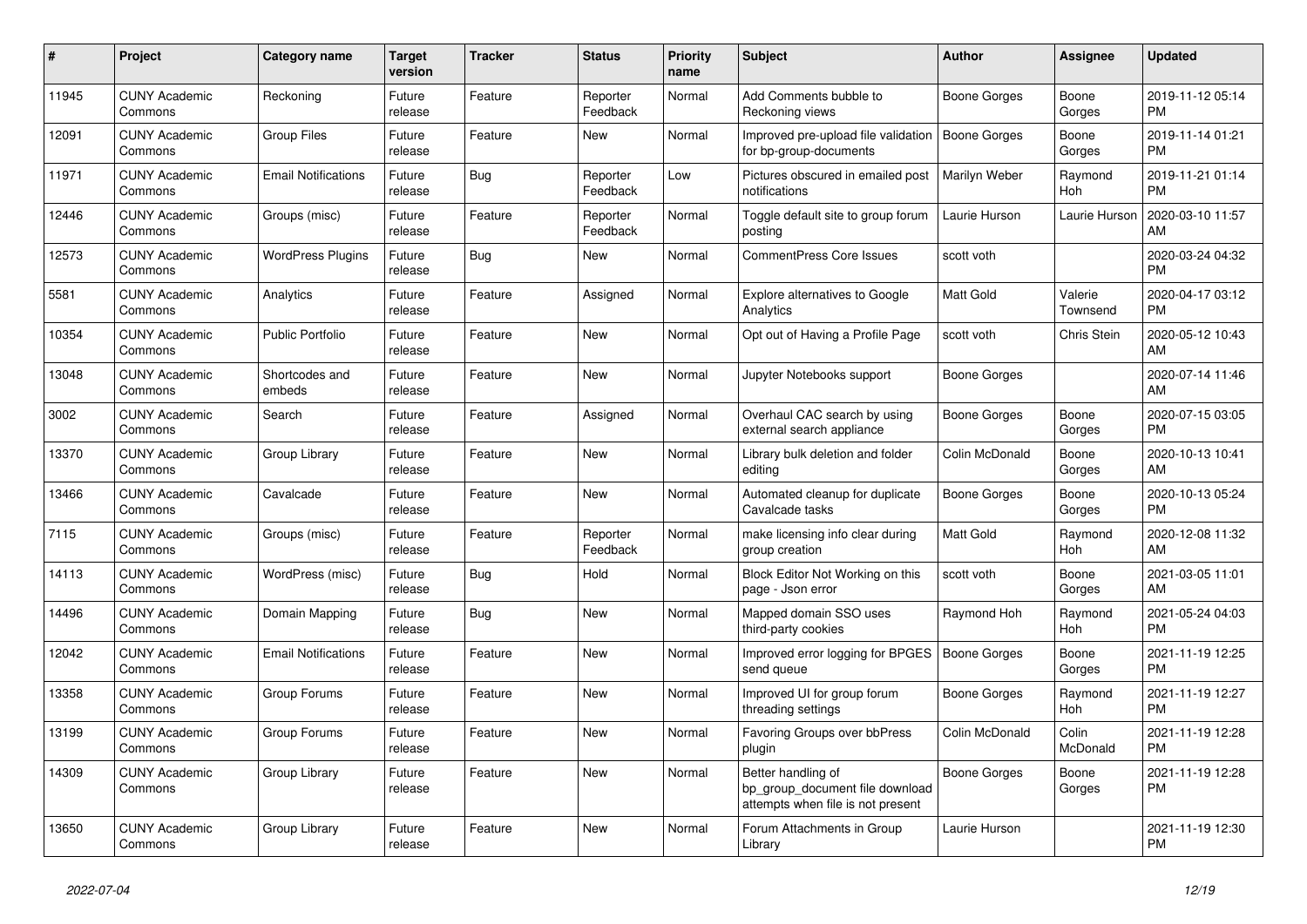| #     | Project                         | <b>Category name</b>        | Target<br>version | <b>Tracker</b> | <b>Status</b> | Priority<br>name | <b>Subject</b>                                                      | <b>Author</b>       | <b>Assignee</b>     | <b>Updated</b>                |
|-------|---------------------------------|-----------------------------|-------------------|----------------|---------------|------------------|---------------------------------------------------------------------|---------------------|---------------------|-------------------------------|
| 13331 | <b>CUNY Academic</b><br>Commons | Site cloning                | Future<br>release | Bug            | <b>New</b>    | Normal           | Combine Site Template and Clone<br>operations                       | Boone Gorges        | Jeremy Felt         | 2021-11-19 12:39<br><b>PM</b> |
| 13835 | <b>CUNY Academic</b><br>Commons | WordPress (misc)            | Future<br>release | Feature        | <b>New</b>    | Normal           | Allow OneSearch widget to have<br>'CUNY' as campus                  | Boone Gorges        | Boone<br>Gorges     | 2021-11-19 12:39<br><b>PM</b> |
| 10226 | <b>CUNY Academic</b><br>Commons | Courses                     | Future<br>release | Feature        | <b>New</b>    | Normal           | Add "My Courses" to drop down<br>list                               | scott voth          | Boone<br>Gorges     | 2021-11-19 12:42<br><b>PM</b> |
| 14987 | <b>CUNY Academic</b><br>Commons | <b>WordPress Plugins</b>    | Future<br>release | Bug            | <b>New</b>    | Normal           | Elementor update causes<br>database freeze-up                       | Boone Gorges        | Boone<br>Gorges     | 2021-11-29 12:02<br><b>PM</b> |
| 14184 | <b>CUNY Academic</b><br>Commons | <b>Public Portfolio</b>     | Future<br>release | Feature        | <b>New</b>    | Normal           | Centralized mechanism for storing<br>Campus affiliations            | <b>Boone Gorges</b> | Boone<br>Gorges     | 2022-01-04 11:35<br>AM        |
| 8900  | <b>CUNY Academic</b><br>Commons | Accessibility               | Future<br>release | Feature        | Assigned      | Normal           | Look into tools to enforce<br>accessibility in WP environment       | Matt Gold           | Boone<br>Gorges     | 2022-04-26 11:59<br>AM.       |
| 8901  | <b>CUNY Academic</b><br>Commons | Accessibility               | Future<br>release | Feature        | Assigned      | Normal           | Theme analysis for accessibility                                    | Matt Gold           | Boone<br>Gorges     | 2022-04-26 11:59<br>AM        |
| 8835  | <b>CUNY Academic</b><br>Commons | <b>Blogs (BuddyPress)</b>   | Future<br>release | Feature        | <b>New</b>    | Normal           | Extend cuny is shortlinks to sites                                  | Luke Waltzer        | Boone<br>Gorges     | 2022-04-26 11:59<br>AM        |
| 11243 | <b>CUNY Academic</b><br>Commons | BuddyPress (misc)           | Future<br>release | <b>Bug</b>     | New           | Normal           | Audit bp-custom.php                                                 | Raymond Hoh         | Raymond<br>Hoh      | 2022-04-26 11:59<br>AM        |
| 10380 | <b>CUNY Academic</b><br>Commons | WordPress (misc)            | Future<br>release | Feature        | In Progress   | Normal           | Remove blacklisted plugins                                          | Boone Gorges        |                     | 2022-04-26 12:00<br>PM        |
| 11843 | <b>CUNY Academic</b><br>Commons | WordPress (misc)            | Future<br>release | Design/UX      | New           | Normal           | Tweaking the Gutenberg Editor<br>Interface                          | Laurie Hurson       |                     | 2022-04-26 12:00<br><b>PM</b> |
| 14787 | <b>CUNY Academic</b><br>Commons | <b>Plugin Packages</b>      | Future<br>release | Feature        | New           | Normal           | Creating a "Design" plugin<br>package                               | Laurie Hurson       | scott voth          | 2022-04-27 04:56<br><b>PM</b> |
| 16092 | <b>CUNY Academic</b><br>Commons |                             | Future<br>release | Feature        | Hold          | Normal           | Don't show main site in Site<br>search results                      | Boone Gorges        | Boone<br>Gorges     | 2022-05-17 03:12<br>PM.       |
| 15604 | <b>CUNY Academic</b><br>Commons | <b>Email Notifications</b>  | Future<br>release | Feature        | Assigned      | Normal           | <b>Restructure Commons Group</b><br>Digest Email Messages           | Matt Gold           | Boone<br>Gorges     | 2022-05-26 10:45<br>AM.       |
| 10580 | <b>CUNY Academic</b><br>Commons | Information<br>Architecture | Future<br>release | Design/UX      | New           | Normal           | Primary nav item review                                             | Boone Gorges        | Sara Cannon         | 2022-06-28 01:29<br><b>PM</b> |
| 3524  | <b>CUNY Academic</b><br>Commons | Documentation               | Not tracked       | Documentation  | Assigned      | Normal           | Post describing all you can do<br>when starting up a new blog/group | Matt Gold           | scott voth          | 2014-10-04 12:56<br><b>PM</b> |
| 4027  | <b>CUNY Academic</b><br>Commons | Commons In A Box            | Not tracked       | Design/UX      | Assigned      | Normal           | Usability review of CBOX update<br>procedures                       | <b>Matt Gold</b>    | Samantha<br>Raddatz | 2015-05-11 06:36<br><b>PM</b> |
| 4235  | <b>CUNY Academic</b><br>Commons |                             | Not tracked       | Design/UX      | Assigned      | Normal           | Explore user experience around<br>comments on forum topics vs docs  | Matt Gold           | Samantha<br>Raddatz | 2015-07-21 10:23<br>AM        |
| 3565  | <b>CUNY Academic</b><br>Commons | My Commons                  | Not tracked       | Documentation  | <b>New</b>    | Normal           | Load Newest inconsistencies                                         | Chris Stein         | scott voth          | 2015-11-09 01:16<br>PM        |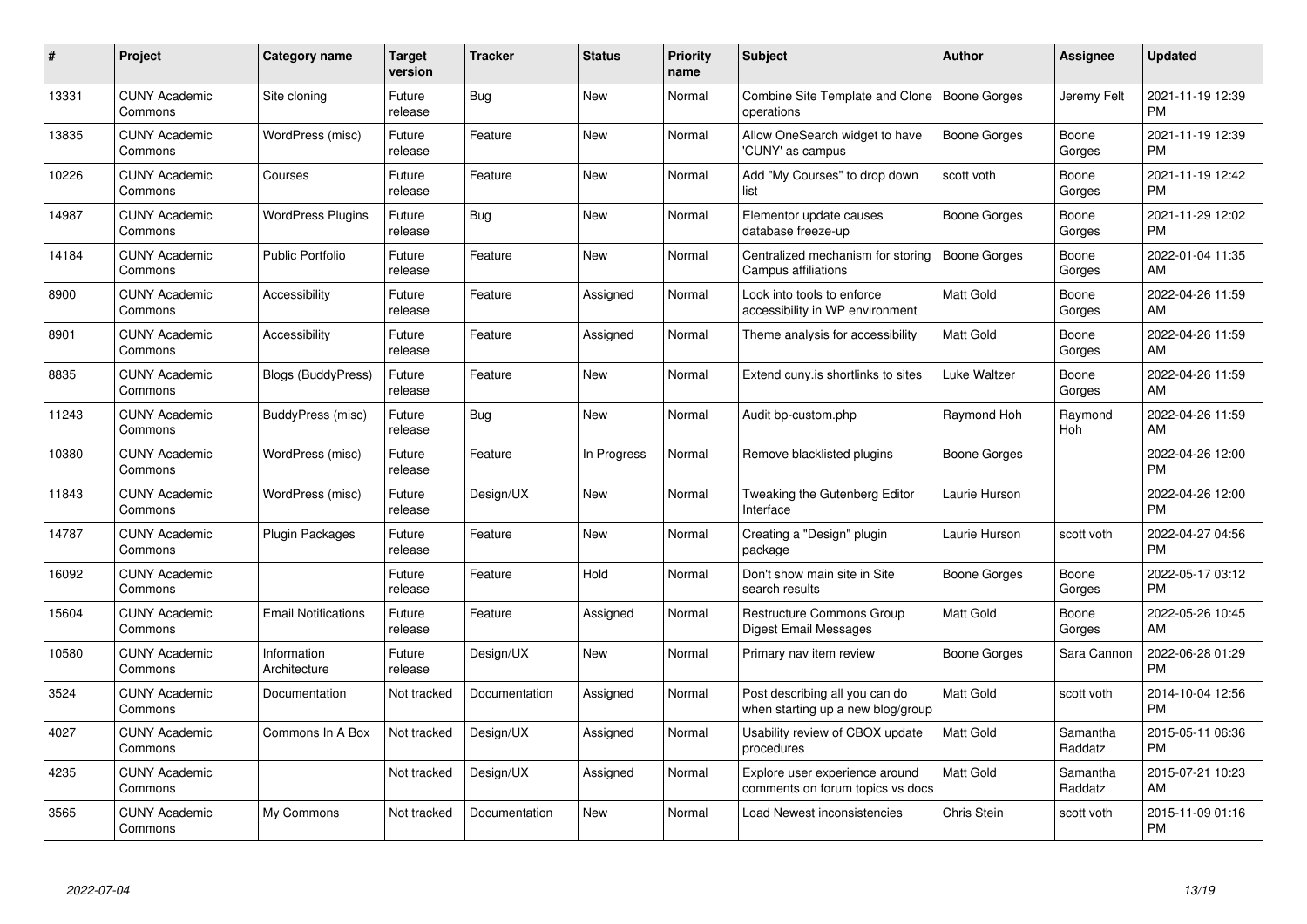| #    | Project                         | <b>Category name</b>           | <b>Target</b><br>version | Tracker       | <b>Status</b>        | <b>Priority</b><br>name | <b>Subject</b>                                                                     | Author              | <b>Assignee</b>     | <b>Updated</b>                |
|------|---------------------------------|--------------------------------|--------------------------|---------------|----------------------|-------------------------|------------------------------------------------------------------------------------|---------------------|---------------------|-------------------------------|
| 4972 | <b>CUNY Academic</b><br>Commons | Analytics                      | Not tracked              | <b>Bug</b>    | <b>New</b>           | Normal                  | <b>Newsletter Analytics</b>                                                        | Stephen Real        | Matt Gold           | 2015-12-09 12:54<br>PM.       |
| 3230 | <b>CUNY Academic</b><br>Commons | Internal Tools and<br>Workflow | Not tracked              | Feature       | Assigned             | High                    | Scripts for quicker<br>provisioning/updating of<br>development environments        | <b>Boone Gorges</b> | Boone<br>Gorges     | 2016-01-26 04:54<br><b>PM</b> |
| 2175 | <b>CUNY Academic</b><br>Commons | WordPress (misc)               | Not tracked              | Support       | Assigned             | Normal                  | Subscibe 2 vs. Jetpack<br>subscription options                                     | local admin         | Matt Gold           | 2016-01-26 04:58<br><b>PM</b> |
| 4070 | <b>CUNY Academic</b><br>Commons | Analytics                      | Not tracked              | Support       | Assigned             | Normal                  | Request for JITP site analytics                                                    | Matt Gold           | Seth Persons        | 2016-02-23 03:09<br><b>PM</b> |
| 636  | <b>CUNY Academic</b><br>Commons | WordPress (misc)               | Not tracked              | Support       | Assigned             | Normal                  | Create Lynda.com-like Table of<br>Contents for Prospective Tutorial<br>Screencasts | <b>Matt Gold</b>    | scott voth          | 2016-02-23 03:12<br>PM        |
| 4986 | <b>CUNY Academic</b><br>Commons | ZenDesk                        | Not tracked              | Support       | Assigned             | Normal                  | Prepare documentation for<br>Zendesk re web widget                                 | <b>Matt Gold</b>    | Samantha<br>Raddatz | 2016-02-25 03:09<br><b>PM</b> |
| 3369 | <b>CUNY Academic</b><br>Commons | Reply By Email                 | Not tracked              | Outreach      | Hold                 | Normal                  | Release reply by email to WP<br>plugin directory                                   | <b>Matt Gold</b>    | Raymond<br>Hoh      | 2016-03-01 12:46<br><b>PM</b> |
| 2666 | <b>CUNY Academic</b><br>Commons | About page                     | Not tracked              | Documentation | Assigned             | Normal                  | <b>Update About Text</b>                                                           | Chris Stein         | Luke Waltzer        | 2016-03-04 11:19<br>AM        |
| 2612 | <b>CUNY Academic</b><br>Commons |                                | Not tracked              | Publicity     | Assigned             | Normal                  | Pinterest site for the Commons                                                     | local admin         | Sarah<br>Morgano    | 2016-03-04 11:19<br>AM        |
| 5317 | <b>CUNY Academic</b><br>Commons | Group Blogs                    | Not tracked              | <b>Bug</b>    | Reporter<br>Feedback | Normal                  | Notifications of New Post Didn't<br>Come                                           | Luke Waltzer        | Samantha<br>Raddatz | 2016-03-21 10:41<br><b>PM</b> |
| 5298 | <b>CUNY Academic</b><br>Commons |                                | Not tracked              | Publicity     | New                  | Normal                  | Survey Pop-Up Text                                                                 | Samantha Raddatz    | Samantha<br>Raddatz | 2016-03-22 12:27<br><b>PM</b> |
| 3657 | <b>CUNY Academic</b><br>Commons | WordPress (misc)               | Not tracked              | Feature       | <b>New</b>           | Normal                  | Create alert for GC email<br>addresses                                             | Matt Gold           | Matt Gold           | 2016-04-14 11:29<br><b>PM</b> |
| 5679 | <b>CUNY Academic</b><br>Commons | Analytics                      | Not tracked              | Feature       | <b>New</b>           | Normal                  | Logged In Users for GA                                                             | Valerie Townsend    | Valerie<br>Townsend | 2016-06-11 09:49<br>AM        |
| 6115 | <b>CUNY Academic</b><br>Commons | Publicity                      | Not tracked              | Feature       | Assigned             | Normal                  | create digital signage for GC                                                      | <b>Matt Gold</b>    | scott voth          | 2016-10-11 10:09<br><b>PM</b> |
| 6298 | <b>CUNY Academic</b><br>Commons | User Experience                | Not tracked              | Design/UX     | Assigned             | Normal                  | Examine data from survey                                                           | Matt Gold           | Margaret<br>Galvan  | 2016-10-14 12:16<br><b>PM</b> |
| 6671 | <b>CUNY Academic</b><br>Commons | Reply By Email                 | Not tracked              | Bug           | Assigned             | Normal                  | 'Post too often" RBE error<br>message                                              | Matt Gold           | Raymond<br>Hoh      | 2016-11-11 09:55<br>AM        |
| 6644 | <b>CUNY Academic</b><br>Commons |                                | Not tracked              | <b>Bug</b>    | Reporter<br>Feedback | High                    | White Screen at Login Pge                                                          | Luke Waltzer        | Raymond<br>Hoh      | 2016-11-21 10:34<br><b>PM</b> |
| 6665 | <b>CUNY Academic</b><br>Commons |                                | Not tracked              | Publicity     | New                  | Normal                  | Dead Link in 1.10 announcement<br>post                                             | Paige Dupont        | Stephen Real        | 2016-12-01 03:11<br>PM        |
| 6995 | <b>CUNY Academic</b><br>Commons | Home Page                      | Not tracked              | Bug           | Assigned             | Normal                  | member filter on homepage not<br>working                                           | Matt Gold           | Raymond<br>Hoh      | 2016-12-11 09:46<br>PM        |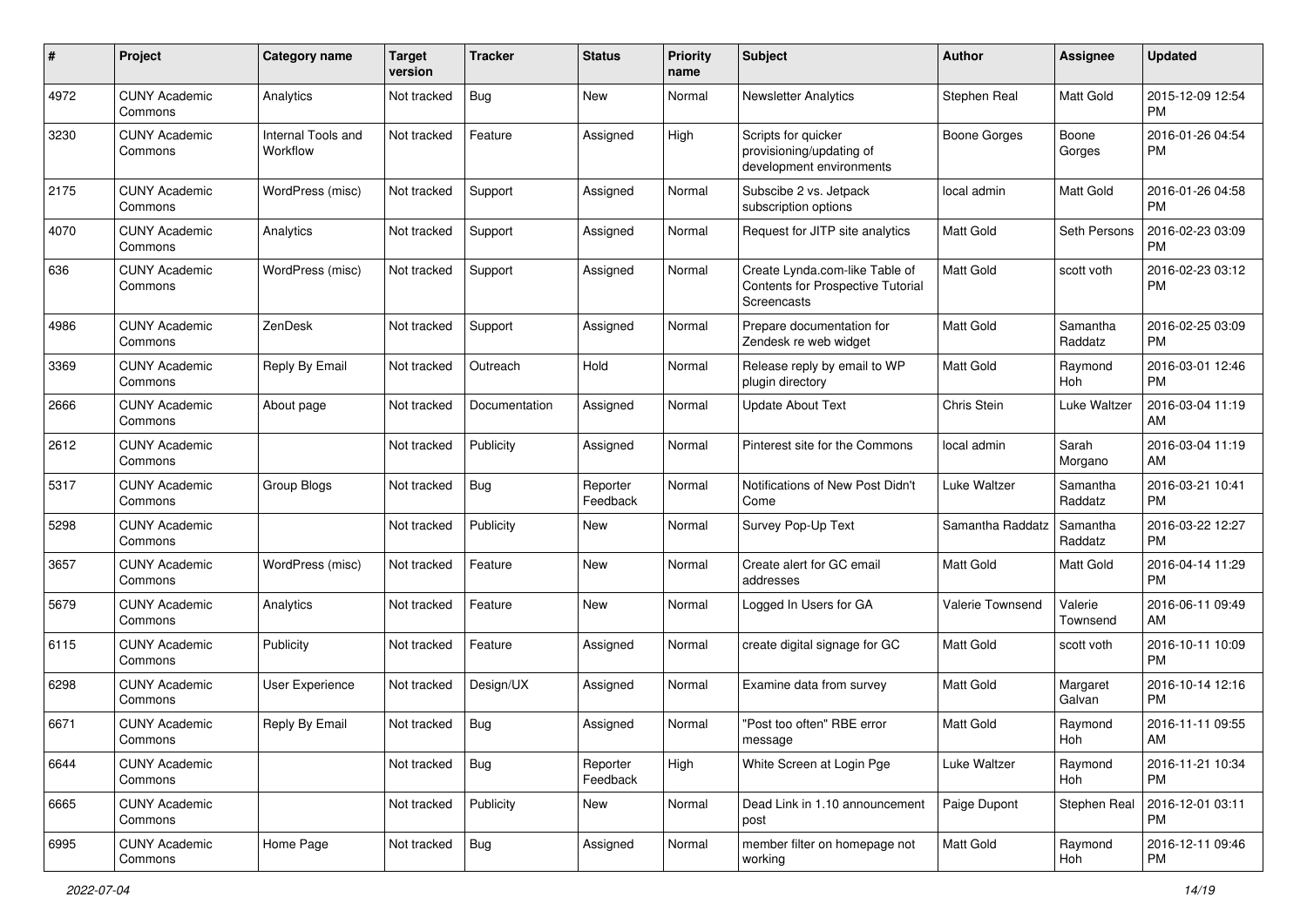| #    | Project                         | Category name            | <b>Target</b><br>version | <b>Tracker</b> | <b>Status</b>        | <b>Priority</b><br>name | Subject                                                                                                                                      | Author                  | <b>Assignee</b>      | <b>Updated</b>                |
|------|---------------------------------|--------------------------|--------------------------|----------------|----------------------|-------------------------|----------------------------------------------------------------------------------------------------------------------------------------------|-------------------------|----------------------|-------------------------------|
| 7928 | <b>CUNY Academic</b><br>Commons | Group Forums             | Not tracked              | <b>Bug</b>     | <b>New</b>           | Normal                  | Duplicate Forum post                                                                                                                         | Luke Waltzer            | Raymond<br>Hoh       | 2017-04-11 09:27<br><b>PM</b> |
| 7828 | <b>CUNY Academic</b><br>Commons |                          | Not tracked              | Feature        | Assigned             | Normal                  | Theme Assessment 2017                                                                                                                        | Margaret Galvan         | Margaret<br>Galvan   | 2017-05-02 10:41<br><b>PM</b> |
| 8440 | <b>CUNY Academic</b><br>Commons | Onboarding               | Not tracked              | Bug            | New                  | Normal                  | Create Test Email Accounts for<br><b>Onboarding Project</b>                                                                                  | Stephen Real            | Stephen Real         | 2017-08-01 09:49<br><b>PM</b> |
| 8902 | <b>CUNY Academic</b><br>Commons | Design                   | Not tracked              | Feature        | Assigned             | Normal                  | Report back on research on<br><b>BuddyPress themes</b>                                                                                       | <b>Matt Gold</b>        | <b>Michael Smith</b> | 2017-11-10 12:31<br><b>PM</b> |
| 8837 | <b>CUNY Academic</b><br>Commons |                          | Not tracked              | Feature        | Assigned             | Normal                  | Create a form to request info from<br>people requesting premium<br>themes and plugins                                                        | Matt Gold               | Marilyn<br>Weber     | 2017-11-14 03:35<br><b>PM</b> |
| 8898 | <b>CUNY Academic</b><br>Commons | Social Paper             | Not tracked              | Feature        | Assigned             | Normal                  | Usage data on docs and social<br>paper                                                                                                       | <b>Matt Gold</b>        | Matt Gold            | 2017-11-16 11:32<br>AM        |
| 3615 | <b>CUNY Academic</b><br>Commons | Redmine                  | Not tracked              | Feature        | New                  | Low                     | Create Redmine issues via email                                                                                                              | Dominic Giglio          | Boone<br>Gorges      | 2017-11-16 11:36<br>AM        |
| 8976 | <b>CUNY Academic</b><br>Commons | Reply By Email           | Not tracked              | Feature        | Assigned             | Normal                  | Package RBE new topics posting?                                                                                                              | <b>Matt Gold</b>        | Raymond<br>Hoh       | 2017-12-04 02:34<br><b>PM</b> |
| 9015 | <b>CUNY Academic</b><br>Commons | Groups (misc)            | Not tracked              | Outreach       | Assigned             | Normal                  | Email group admins the email<br>addresses of their groups                                                                                    | <b>Matt Gold</b>        | Matt Gold            | 2018-01-02 09:54<br>AM        |
| 9060 | <b>CUNY Academic</b><br>Commons | Commons In A Box         | Not tracked              | Bug            | Hold                 | Normal                  | Problems with CBox image library<br>/ upload                                                                                                 | Lisa Rhody              | Raymond<br>Hoh       | 2018-01-10 03:26<br><b>PM</b> |
| 8991 | <b>CUNY Academic</b><br>Commons | Reply By Email           | Not tracked              | Bug            | Hold                 | Normal                  | RBE duplicate email message<br>issue                                                                                                         | Matt Gold               | Raymond<br>Hoh       | 2018-02-18 08:53<br><b>PM</b> |
| 9346 | <b>CUNY Academic</b><br>Commons | WordPress (misc)         | Not tracked              | Bug            | <b>New</b>           | Normal                  | Clone cetls.bmcc.cuny.edu for<br>development                                                                                                 | Owen Roberts            | Raymond<br>Hoh       | 2018-03-06 05:35<br><b>PM</b> |
| 9420 | <b>CUNY Academic</b><br>Commons | cuny.is                  | Not tracked              | Feature        | <b>New</b>           | Normal                  | Request for http://cuny.is/streams                                                                                                           | Raffi<br>Khatchadourian | Marilyn<br>Weber     | 2018-04-02 10:08<br>AM        |
| 9643 | <b>CUNY Academic</b><br>Commons | Publicity                | Not tracked              | Feature        | New                  | Normal                  | Create a page on the Commons<br>for logos etc.                                                                                               | Stephen Real            | Stephen Real         | 2018-04-24 10:53<br>AM        |
| 8607 | <b>CUNY Academic</b><br>Commons |                          | Not tracked              | Support        | New                  | Normal                  | Paypal?                                                                                                                                      | Marilyn Weber           | Matt Gold            | 2018-05-15 01:37<br><b>PM</b> |
| 9729 | <b>CUNY Academic</b><br>Commons | <b>SEO</b>               | Not tracked              | Support        | <b>New</b>           | Normal                  | 503 Errors showing on<br>newlaborforum.cuny.edu                                                                                              | Diane Krauthamer        | Raymond<br>Hoh       | 2018-05-22 04:48<br><b>PM</b> |
| 9908 | <b>CUNY Academic</b><br>Commons |                          | Not tracked              | Feature        | New                  | Normal                  | Is it possible to send email<br>updates to users (or an email<br>address not on the list) for only a<br>single page AFTER being<br>prompted? | Michael Shields         | scott voth           | 2018-06-11 01:34<br><b>PM</b> |
| 9515 | <b>CUNY Academic</b><br>Commons | <b>WordPress Plugins</b> | Not tracked              | Bug            | Reporter<br>Feedback | Normal                  | Text to Speech plugin - "More<br>Slowly" checkbox not working                                                                                | scott voth              | Boone<br>Gorges      | 2018-06-13 02:26<br><b>PM</b> |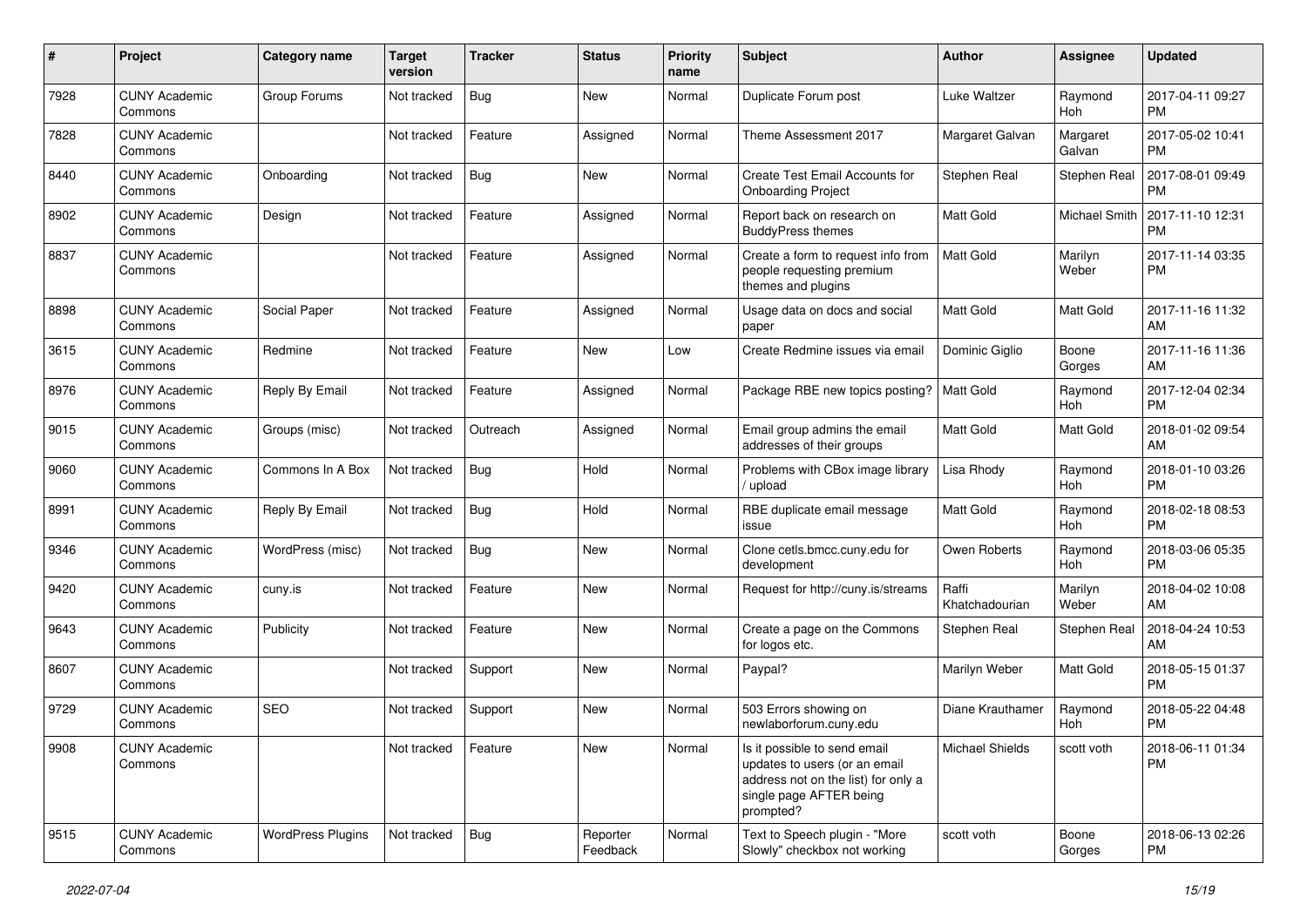| #     | Project                         | <b>Category name</b>       | <b>Target</b><br>version | <b>Tracker</b> | <b>Status</b>        | <b>Priority</b><br>name | <b>Subject</b>                                                                       | <b>Author</b>           | <b>Assignee</b>    | <b>Updated</b>                |
|-------|---------------------------------|----------------------------|--------------------------|----------------|----------------------|-------------------------|--------------------------------------------------------------------------------------|-------------------------|--------------------|-------------------------------|
| 9941  | <b>CUNY Academic</b><br>Commons | Wiki                       | Not tracked              | Support        | Assigned             | Normal                  | Wiki functionality                                                                   | <b>Matt Gold</b>        | Boone<br>Gorges    | 2018-06-26 10:57<br>AM        |
| 10040 | <b>CUNY Academic</b><br>Commons | WordPress (misc)           | Not tracked              | <b>Bug</b>     | Reporter<br>Feedback | Normal                  | User doesn't see full list of themes                                                 | <b>Matt Gold</b>        | Boone<br>Gorges    | 2018-07-25 10:12<br>AM        |
| 9979  | <b>CUNY Academic</b><br>Commons | <b>Email Notifications</b> | Not tracked              | <b>Bug</b>     | Reporter<br>Feedback | Normal                  | Reports of slow email activation<br>emails                                           | <b>Matt Gold</b>        | Boone<br>Gorges    | 2018-08-29 09:40<br><b>PM</b> |
| 10262 | <b>CUNY Academic</b><br>Commons |                            | Not tracked              | <b>Bug</b>     | Reporter<br>Feedback | Normal                  | Newsletter Plugin: Broken Image<br>at Bottom of All Newsletters                      | Mark Webb               | Raymond<br>Hoh     | 2018-08-30 05:17<br><b>PM</b> |
| 10657 | <b>CUNY Academic</b><br>Commons |                            | Not tracked              | Support        | Reporter<br>Feedback | Normal                  | child theme problems                                                                 | Marilyn Weber           |                    | 2018-11-08 01:19<br><b>PM</b> |
| 10769 | <b>CUNY Academic</b><br>Commons | <b>WordPress Themes</b>    | Not tracked              | <b>Bug</b>     | Reporter<br>Feedback | Normal                  | 2011 Theme Sidebar                                                                   | Mark Webb               |                    | 2018-12-04 04:09<br><b>PM</b> |
| 10794 | <b>CUNY Academic</b><br>Commons | Performance                | Not tracked              | <b>Bug</b>     | New                  | Normal                  | Memcached connection<br>occasionally breaks                                          | Boone Gorges            | Boone<br>Gorges    | 2018-12-06 03:30<br><b>PM</b> |
| 10839 | <b>CUNY Academic</b><br>Commons | About page                 | Not tracked              | Support        | New                  | Normal                  | <b>Mission Statement Needs</b><br>Revision                                           | scott voth              | Matt Gold          | 2018-12-26 10:58<br>AM        |
| 10982 | <b>CUNY Academic</b><br>Commons | Domain Mapping             | Not tracked              | Support        | Reporter<br>Feedback | Normal                  | <b>CNAME</b> question                                                                | scott voth              |                    | 2019-01-22 04:29<br><b>PM</b> |
| 11077 | <b>CUNY Academic</b><br>Commons | Events                     | Not tracked              | Feature        | Reporter<br>Feedback | Normal                  | Show event category description<br>in event list view                                | Raffi<br>Khatchadourian |                    | 2019-02-12 10:38<br><b>PM</b> |
| 11120 | <b>CUNY Academic</b><br>Commons | <b>WordPress Plugins</b>   | Not tracked              | Bug            | Reporter<br>Feedback | Normal                  | Events Manager Events Not<br>Showing Up                                              | Mark Webb               |                    | 2019-02-27 04:10<br><b>PM</b> |
| 11149 | <b>CUNY Academic</b><br>Commons |                            | Not tracked              | Support        | Reporter<br>Feedback | Normal                  | comments getting blocked                                                             | Marilyn Weber           | Raymond<br>Hoh     | 2019-03-26 11:40<br>AM        |
| 11449 | <b>CUNY Academic</b><br>Commons | WordPress - Media          | Not tracked              | Support        | Reporter<br>Feedback | Normal                  | Cloning Media Library for JITP<br>from Staging to Production Site                    | <b>Patrick DeDauw</b>   | Boone<br>Gorges    | 2019-05-13 12:00<br><b>PM</b> |
| 11386 | <b>CUNY Academic</b><br>Commons | WordPress - Media          | Not tracked              | Support        | Reporter<br>Feedback | Normal                  | disappearing images                                                                  | scott voth              | Boone<br>Gorges    | 2019-05-14 10:32<br>AM        |
| 11393 | <b>CUNY Academic</b><br>Commons |                            | Not tracked              | Publicity      | New                  | Normal                  | After 1.15 release, ceate a hero<br>slide and post about adding a site<br>to a group | scott voth              | Patrick<br>Sweeney | 2019-05-14 10:32<br>AM        |
| 11415 | <b>CUNY Academic</b><br>Commons | <b>WordPress Plugins</b>   | Not tracked              | Bug            | Reporter<br>Feedback | Normal                  | <b>Blog Subscriptions in Jetpack</b>                                                 | Laurie Hurson           |                    | 2019-05-14 10:34<br>AM        |
| 11509 | <b>CUNY Academic</b><br>Commons |                            | Not tracked              | Support        | Reporter<br>Feedback | Normal                  | deleted Page causing a Menu<br>problem?                                              | Marilyn Weber           |                    | 2019-06-04 09:54<br>AM        |
| 11556 | <b>CUNY Academic</b><br>Commons | Courses                    | Not tracked              | <b>Bug</b>     | Reporter<br>Feedback | Normal                  | Instructor name given in course<br>listing                                           | Tom Harbison            |                    | 2019-06-25 04:12<br><b>PM</b> |
| 11624 | <b>CUNY Academic</b><br>Commons | WordPress (misc)           | Not tracked              | Support        | <b>New</b>           | Normal                  | Change pages into posts or swap<br>database for a Commons site?                      | Stephen Klein           | Raymond<br>Hoh     | 2019-07-09 11:04<br>AM        |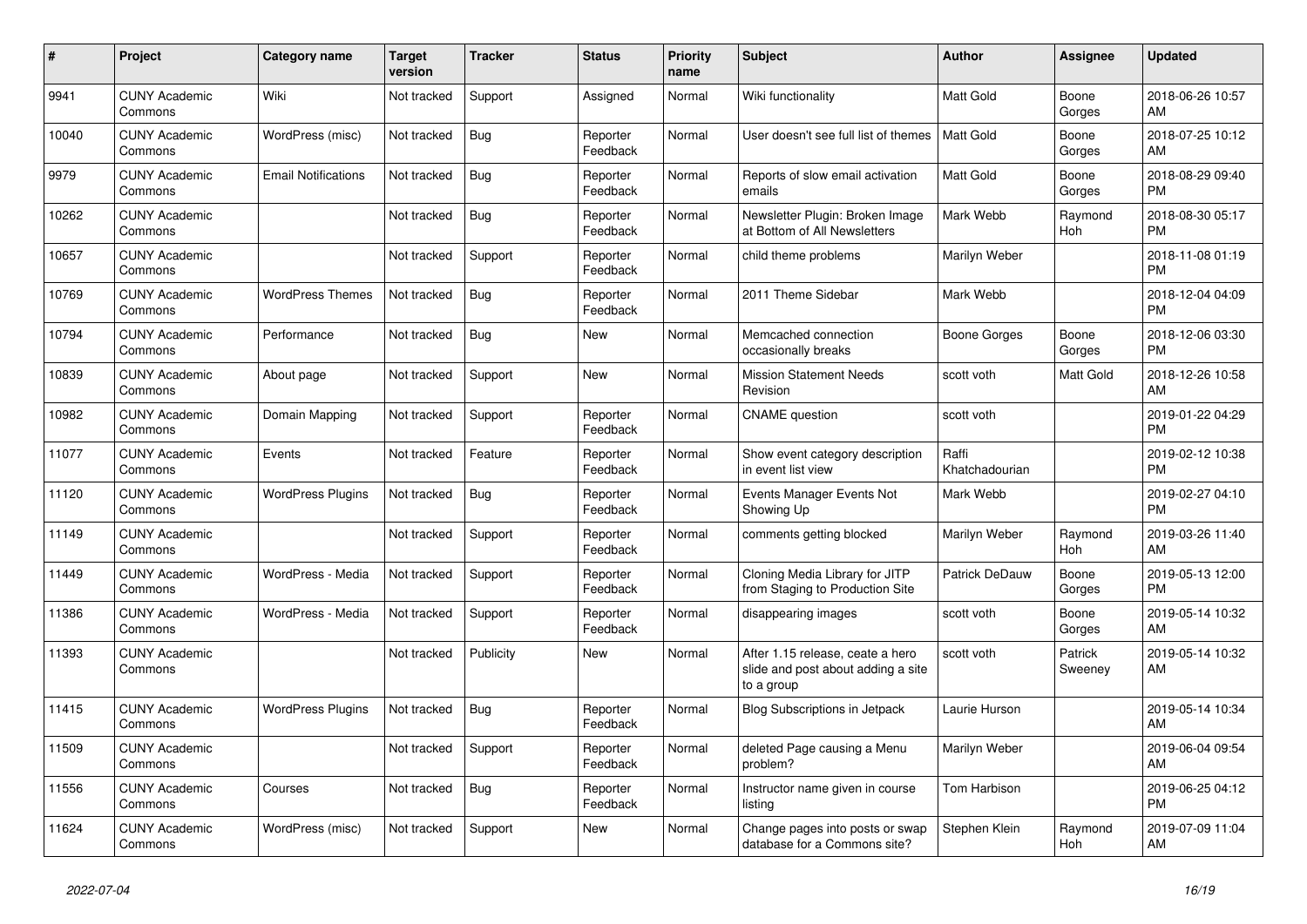| #     | Project                         | <b>Category name</b>      | <b>Target</b><br>version | <b>Tracker</b> | <b>Status</b>        | Priority<br>name | <b>Subject</b>                                                                                | <b>Author</b>    | <b>Assignee</b> | <b>Updated</b>                |
|-------|---------------------------------|---------------------------|--------------------------|----------------|----------------------|------------------|-----------------------------------------------------------------------------------------------|------------------|-----------------|-------------------------------|
| 11493 | <b>CUNY Academic</b><br>Commons | Domain Mapping            | Not tracked              | Support        | Reporter<br>Feedback | Normal           | Domain Mapping Request - Talia<br>Schaffer                                                    | scott voth       | Matt Gold       | 2019-08-06 08:39<br>AM        |
| 11771 | <b>CUNY Academic</b><br>Commons |                           | Not tracked              | Support        | Reporter<br>Feedback | Normal           | post displays in sections                                                                     | Marilyn Weber    |                 | 2019-08-20 10:34<br>AM        |
| 11787 | <b>CUNY Academic</b><br>Commons |                           | Not tracked              | Support        | Reporter<br>Feedback | Normal           | automated comments notifications<br>on ZenDesk                                                | Marilyn Weber    |                 | 2019-08-26 06:18<br><b>PM</b> |
| 10678 | <b>CUNY Academic</b><br>Commons |                           | Not tracked              | Bug            | Reporter<br>Feedback | High             | Newsletter Plugin Not Sending<br><b>Out Newsletters</b>                                       | Mark Webb        | Boone<br>Gorges | 2019-09-16 09:38<br><b>PM</b> |
| 10273 | <b>CUNY Academic</b><br>Commons | Registration              | Not tracked              | Support        | Reporter<br>Feedback | Normal           | users combining CF and campus<br>address                                                      | Marilyn Weber    |                 | 2019-09-18 10:58<br>AM        |
| 11879 | <b>CUNY Academic</b><br>Commons |                           | Not tracked              | <b>Bug</b>     | New                  | Normal           | Hypothesis comments appearing<br>on multiple, different pdfs across<br>blogs                  | Laurie Hurson    | Laurie Hurson   | 2019-09-19 02:39<br><b>PM</b> |
| 11545 | <b>CUNY Academic</b><br>Commons | <b>WordPress Plugins</b>  | Not tracked              | Support        | New                  | Normal           | Twitter searches in WordPress                                                                 | Gina Cherry      | Matt Gold       | 2019-09-23 01:03<br><b>PM</b> |
| 8666  | <b>CUNY Academic</b><br>Commons | Teaching                  | Not tracked              | Documentation  | Assigned             | Normal           | Create Teaching on the Commons<br>Resource Page                                               | <b>Matt Gold</b> | Laurie Hurson   | 2019-09-23 03:16<br><b>PM</b> |
| 11848 | <b>CUNY Academic</b><br>Commons |                           | Not tracked              | Support        | Hold                 | Normal           | a Dean of Faculty wants to share<br>a large file                                              | Marilyn Weber    |                 | 2019-09-24 08:44<br>AM.       |
| 11883 | <b>CUNY Academic</b><br>Commons | Help/Codex                | Not tracked              | Support        | <b>New</b>           | Normal           | Need Embedding Help Page<br>Update (Tableau)                                                  | Anthony Wheeler  | scott voth      | 2019-09-24 08:49<br>AM        |
| 11517 | <b>CUNY Academic</b><br>Commons |                           | Not tracked              | Feature        | Assigned             | Normal           | wp-accessibility plugin should not<br>strip 'target="_blank"' by default                      | Boone Gorges     | Laurie Hurson   | 2019-09-24 09:57<br>AM.       |
| 11519 | <b>CUNY Academic</b><br>Commons |                           | Not tracked              | Support        | Assigned             | Normal           | comment option not appearing                                                                  | Marilyn Weber    |                 | 2019-09-24 10:28<br>AM        |
| 12004 | <b>CUNY Academic</b><br>Commons |                           | Not tracked              | Support        | Reporter<br>Feedback | Normal           | Notifications for spam blog<br>comments                                                       | Gina Cherry      | Raymond<br>Hoh  | 2019-11-01 12:05<br><b>PM</b> |
| 12198 | <b>CUNY Academic</b><br>Commons |                           | Not tracked              | Bug            | Reporter<br>Feedback | Normal           | Duplicate listing in My Sites                                                                 | Tom Harbison     |                 | 2019-12-09 05:50<br><b>PM</b> |
| 12247 | <b>CUNY Academic</b><br>Commons | Publicity                 | Not tracked              | Support        | New                  | Normal           | Screenshot of First Commons<br>Homepage                                                       | scott voth       | scott voth      | 2020-01-14 12:08<br><b>PM</b> |
| 12328 | <b>CUNY Academic</b><br>Commons |                           | Not tracked              | Support        | New                  | Normal           | Sign up Code for Non-CUNY<br>Faculty                                                          | Laurie Hurson    |                 | 2020-01-28 10:25<br>AM        |
| 12350 | <b>CUNY Academic</b><br>Commons | <b>Blogs (BuddyPress)</b> | Not tracked              | Support        | Reporter<br>Feedback | Normal           | URL creation problem                                                                          | Marilyn Weber    |                 | 2020-02-03 11:27<br>AM        |
| 12352 | <b>CUNY Academic</b><br>Commons |                           | Not tracked              | Support        | New                  | Normal           | "posts list" page builder block<br>option                                                     | Marilyn Weber    |                 | 2020-02-03 01:29<br><b>PM</b> |
| 12360 | <b>CUNY Academic</b><br>Commons | <b>WordPress Themes</b>   | Not tracked              | Bug            | Reporter<br>Feedback | Normal           | site just says "DANTE We are<br>currently in maintenance mode,<br>please check back shortly." | Marilyn Weber    |                 | 2020-02-04 12:13<br><b>PM</b> |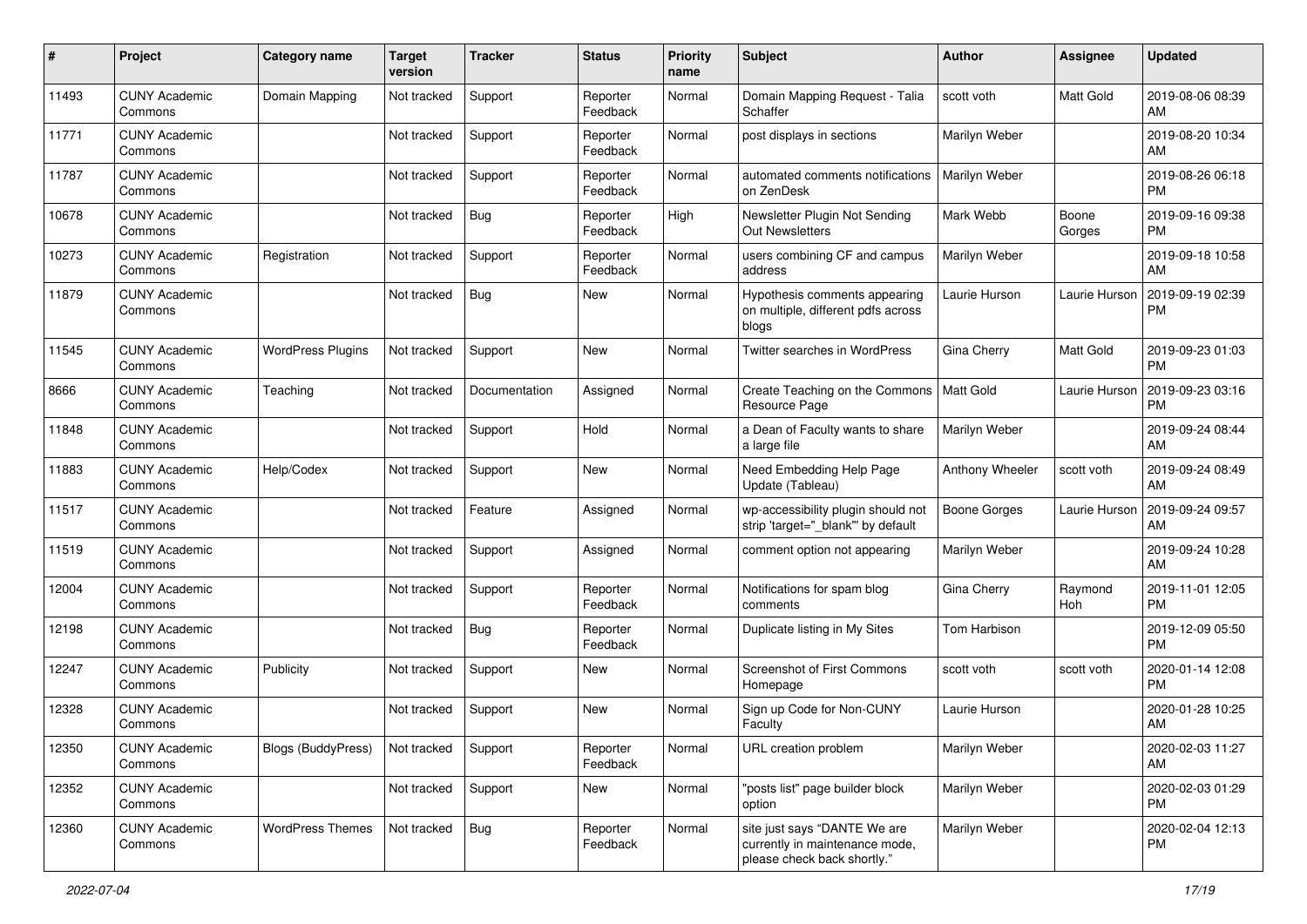| #     | Project                         | <b>Category name</b>     | <b>Target</b><br>version | <b>Tracker</b> | <b>Status</b>        | <b>Priority</b><br>name | <b>Subject</b>                                                   | <b>Author</b>       | <b>Assignee</b>    | <b>Updated</b>                |
|-------|---------------------------------|--------------------------|--------------------------|----------------|----------------------|-------------------------|------------------------------------------------------------------|---------------------|--------------------|-------------------------------|
| 12382 | <b>CUNY Academic</b><br>Commons | Membership               | Not tracked              | Support        | <b>New</b>           | Normal                  | Email request change                                             | Marilyn Weber       | Marilyn<br>Weber   | 2020-02-06 12:56<br><b>PM</b> |
| 12392 | <b>CUNY Academic</b><br>Commons | Help/Codex               | Not tracked              | Documentation  | New                  | Normal                  | <b>Updates to Common Commons</b><br>Questions on Help Page       | scott voth          | Margaret<br>Galvan | 2020-02-11 10:53<br>AM        |
| 12438 | <b>CUNY Academic</b><br>Commons | Courses                  | Not tracked              | Bug            | <b>New</b>           | Normal                  | Site appearing twice                                             | Laurie Hurson       | Boone<br>Gorges    | 2020-02-18 01:34<br><b>PM</b> |
| 12484 | <b>CUNY Academic</b><br>Commons |                          | Not tracked              | Support        | Reporter<br>Feedback | Normal                  | Sign up Code for COIL Course<br>starting in March                | Laurie Hurson       | Matt Gold          | 2020-03-02 02:26<br><b>PM</b> |
| 12741 | <b>CUNY Academic</b><br>Commons | <b>WordPress Plugins</b> | Not tracked              | Support        | Reporter<br>Feedback | Normal                  | Tableau Public Viz Block                                         | Marilyn Weber       | Raymond<br>Hoh     | 2020-05-12 11:00<br>AM        |
| 12911 | <b>CUNY Academic</b><br>Commons |                          | Not tracked              | Feature        | <b>New</b>           | Normal                  | Block access to xmlrpc.php based<br>on User-Agent                | <b>Boone Gorges</b> | Boone<br>Gorges    | 2020-06-09 05:12<br><b>PM</b> |
| 13034 | <b>CUNY Academic</b><br>Commons |                          | Not tracked              | Support        | Reporter<br>Feedback | Normal                  | a site is asking people to join the<br>Commons to get a download | Marilyn Weber       |                    | 2020-07-12 07:23<br>AM        |
| 12436 | <b>CUNY Academic</b><br>Commons |                          | Not tracked              | Bug            | Assigned             | Normal                  | Nightly system downtime                                          | Boone Gorges        |                    | 2020-08-01 09:30<br>AM        |
| 13255 | <b>CUNY Academic</b><br>Commons |                          | Not tracked              | Support        | Reporter<br>Feedback | Normal                  | Accessibility problems                                           | Marilyn Weber       |                    | 2020-09-01 05:48<br><b>PM</b> |
| 13286 | <b>CUNY Academic</b><br>Commons |                          | Not tracked              | Support        | <b>New</b>           | Normal                  | problem connecting with<br>WordPress app                         | Marilyn Weber       | Raymond<br>Hoh     | 2020-09-08 11:16<br>AM        |
| 13328 | <b>CUNY Academic</b><br>Commons | Group Forums             | Not tracked              | <b>Bug</b>     | Reporter<br>Feedback | Normal                  | cross-posting in two related<br>groups                           | Marilyn Weber       | Raymond<br>Hoh     | 2020-09-15 10:39<br><b>PM</b> |
| 13430 | <b>CUNY Academic</b><br>Commons | Reply By Email           | Not tracked              | <b>Bug</b>     | <b>New</b>           | Normal                  | Delay in RBE                                                     | Luke Waltzer        | Raymond<br>Hoh     | 2020-10-13 11:16<br>AM        |
| 13975 | <b>CUNY Academic</b><br>Commons | Social Paper             | Not tracked              | Support        | Reporter<br>Feedback | Normal                  | can't approve comments on Social<br>Paper paper                  | Marilyn Weber       |                    | 2021-02-12 09:33<br>AM        |
| 13912 | <b>CUNY Academic</b><br>Commons |                          | Not tracked              | Feature        | Hold                 | Low                     | posting "missed schedule"                                        | Marilyn Weber       |                    | 2021-02-23 10:46<br>AM        |
| 14074 | <b>CUNY Academic</b><br>Commons | WordPress (misc)         | Not tracked              | Support        | Reporter<br>Feedback | Normal                  | page password protection problem                                 | Marilyn Weber       |                    | 2021-03-02 11:03<br>AM        |
| 14398 | <b>CUNY Academic</b><br>Commons |                          | Not tracked              | Support        | Reporter<br>Feedback | Normal                  | Events plug-in notification problem                              | Marilyn Weber       |                    | 2021-05-11 11:21<br>AM        |
| 14483 | <b>CUNY Academic</b><br>Commons | WordPress - Media        | Not tracked              | Bug            | Reporter<br>Feedback | Normal                  | Wordpress PDF Embed Stopped<br>Working after JITP Media Clone    | Patrick DeDauw      | Boone<br>Gorges    | 2021-05-20 01:51<br><b>PM</b> |
| 13949 | <b>CUNY Academic</b><br>Commons |                          | Not tracked              | <b>Bug</b>     | New                  | Normal                  | Continued debugging of runaway<br>MySQL connections              | <b>Matt Gold</b>    | Boone<br>Gorges    | 2021-09-14 10:42<br>AM        |
| 14394 | <b>CUNY Academic</b><br>Commons |                          | Not tracked              | Feature        | <b>New</b>           | Normal                  | Commons News Site - redesign                                     | scott voth          | scott voth         | 2021-09-14 10:46<br>AM        |